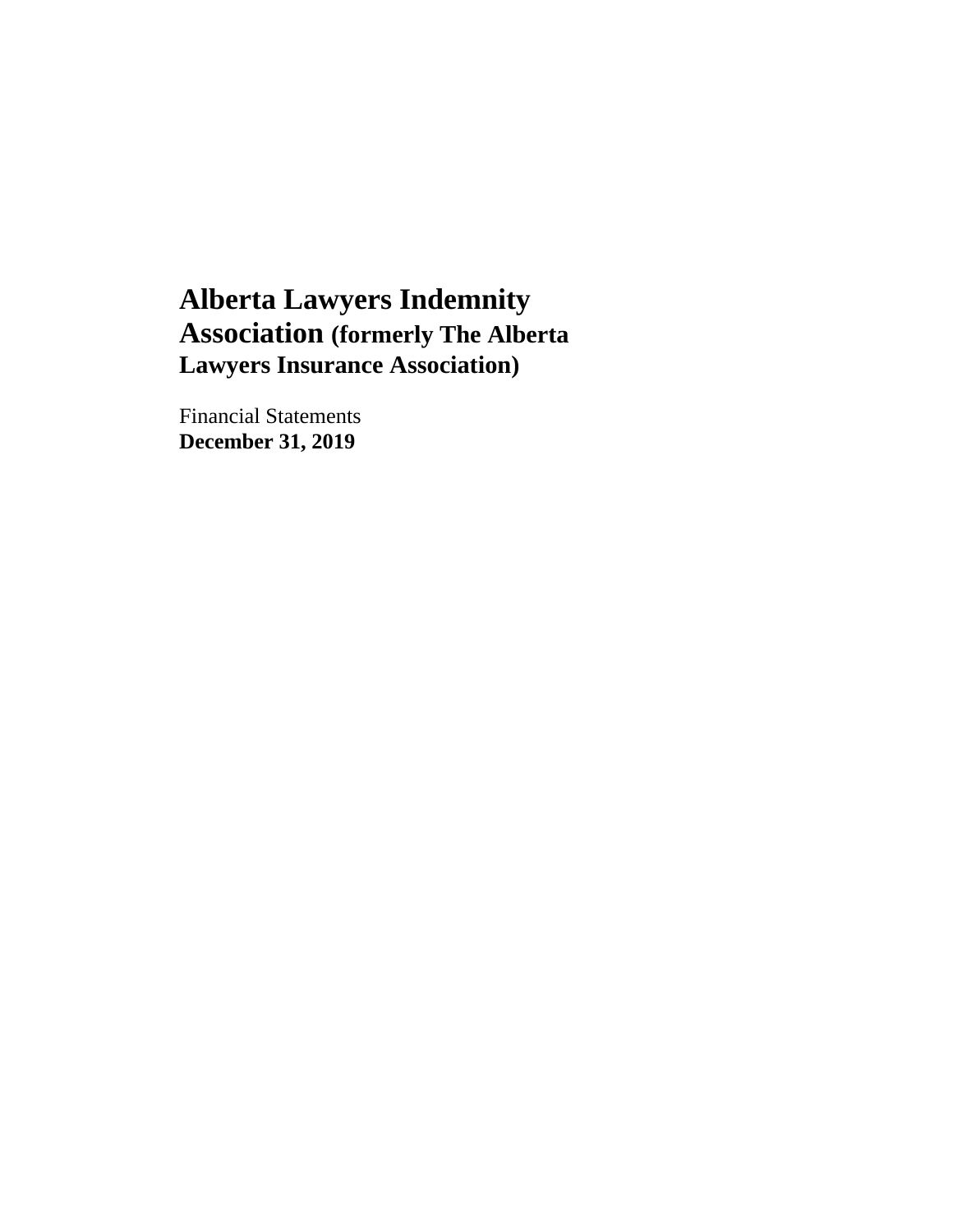

# *Independent auditor's report*

To the Directors of Alberta Lawyers Indemnity Association (formerly Alberta Lawyers Insurance Association)

### *Our opinion*

In our opinion, the accompanying financial statements present fairly, in all material respects, the financial position of Alberta Lawyers Indemnity Association (formerly Alberta Lawyers Insurance Association) (the Association) as at December 31, 2019 and the results of its operations and its cash flows for the year then ended in accordance with Canadian accounting standards for not-for-profit organizations.

#### **What we have audited**

The Association's financial statements comprise:

- the statement of financial position as at December 31, 2019;
- the statement of revenue, expenses and unrestricted net assets for the year then ended;
- the statement of cash flows for the year then ended; and
- the notes to the financial statements, which include a summary of significant accounting policies.

### *Basis for opinion*

We conducted our audit in accordance with Canadian generally accepted auditing standards. Our responsibilities under those standards are further described in the *Auditor's responsibilities for the audit of the financial statements* section of our report.

We believe that the audit evidence we have obtained is sufficient and appropriate to provide a basis for our opinion.

#### **Independence**

We are independent of the Association in accordance with the ethical requirements that are relevant to our audit of the financial statements in Canada. We have fulfilled our other ethical responsibilities in accordance with these requirements.

### *Responsibilities of management and those charged with governance for the financial statements*

Management is responsible for the preparation and fair presentation of the financial statements in accordance with Canadian accounting standards for not-for-profit organizations, and for such internal control as management determines is necessary to enable the preparation of financial statements that are free from material misstatement, whether due to fraud or error.

*PricewaterhouseCoopers LLP 111-5th Avenue SW, Suite 3100, Calgary, Alberta, Canada T2P 5L3 T: +1 403 509 7500, F: +1 403 781 1825*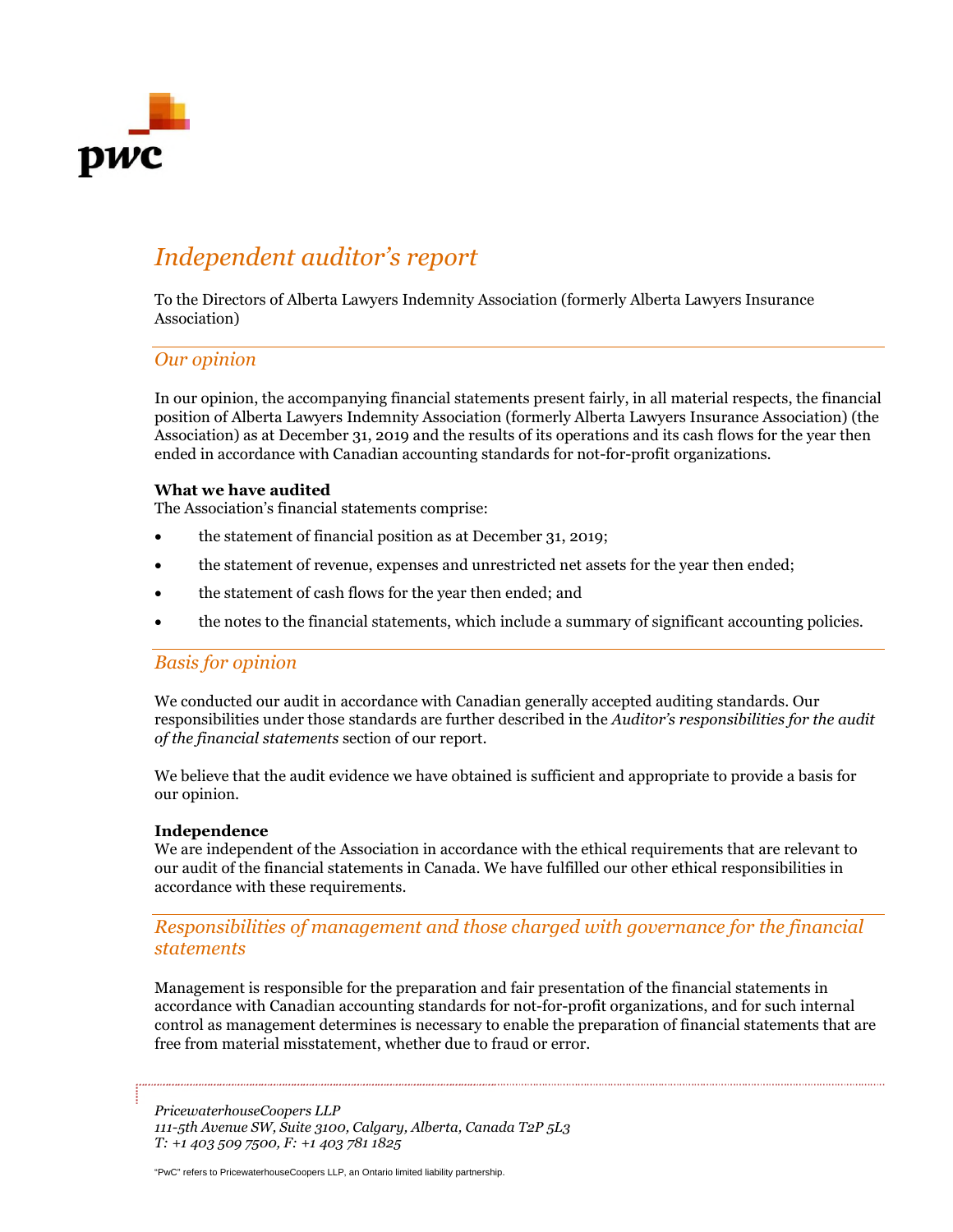

In preparing the financial statements, management is responsible for assessing the Association's ability to continue as a going concern, disclosing, as applicable, matters related to going concern and using the going concern basis of accounting unless management either intends to liquidate the Association or to cease operations, or has no realistic alternative but to do so.

Those charged with governance are responsible for overseeing the Association's financial reporting process.

### *Auditor's responsibilities for the audit of the financial statements*

Our objectives are to obtain reasonable assurance about whether the financial statements as a whole are free from material misstatement, whether due to fraud or error, and to issue an auditor's report that includes our opinion. Reasonable assurance is a high level of assurance, but is not a guarantee that an audit conducted in accordance with Canadian generally accepted auditing standards will always detect a material misstatement when it exists. Misstatements can arise from fraud or error and are considered material if, individually or in the aggregate, they could reasonably be expected to influence the economic decisions of users taken on the basis of these financial statements.

As part of an audit in accordance with Canadian generally accepted auditing standards, we exercise professional judgment and maintain professional skepticism throughout the audit. We also:

- Identify and assess the risks of material misstatement of the financial statements, whether due to fraud or error, design and perform audit procedures responsive to those risks, and obtain audit evidence that is sufficient and appropriate to provide a basis for our opinion. The risk of not detecting a material misstatement resulting from fraud is higher than for one resulting from error, as fraud may involve collusion, forgery, intentional omissions, misrepresentations, or the override of internal control.
- Obtain an understanding of internal control relevant to the audit in order to design audit procedures that are appropriate in the circumstances, but not for the purpose of expressing an opinion on the effectiveness of the Association's internal control.
- Evaluate the appropriateness of accounting policies used and the reasonableness of accounting estimates and related disclosures made by management.
- Conclude on the appropriateness of management's use of the going concern basis of accounting and, based on the audit evidence obtained, whether a material uncertainty exists related to events or conditions that may cast significant doubt on the Association's ability to continue as a going concern. If we conclude that a material uncertainty exists, we are required to draw attention in our auditor's report to the related disclosures in the financial statements or, if such disclosures are inadequate, to modify our opinion. Our conclusions are based on the audit evidence obtained up to the date of our auditor's report. However, future events or conditions may cause the Association to cease to continue as a going concern.
- Evaluate the overall presentation, structure and content of the financial statements, including the disclosures, and whether the financial statements represent the underlying transactions and events in a manner that achieves fair presentation.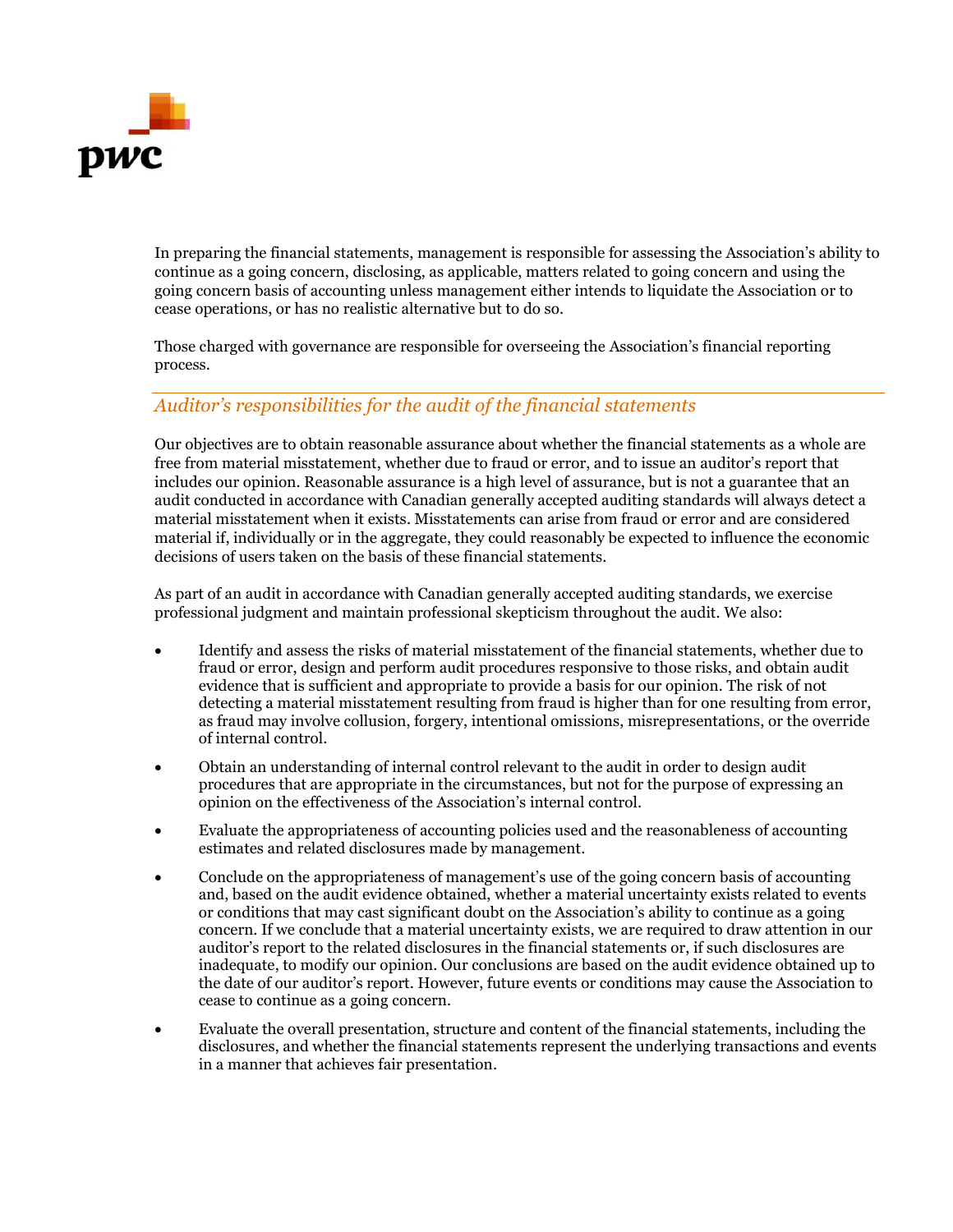

We communicate with those charged with governance regarding, among other matters, the planned scope and timing of the audit and significant audit findings, including any significant deficiencies in internal control that we identify during our audit.

Pricewaterhouse Coopers LLP

Chartered Professional Accountants

Calgary, Alberta April 24, 2020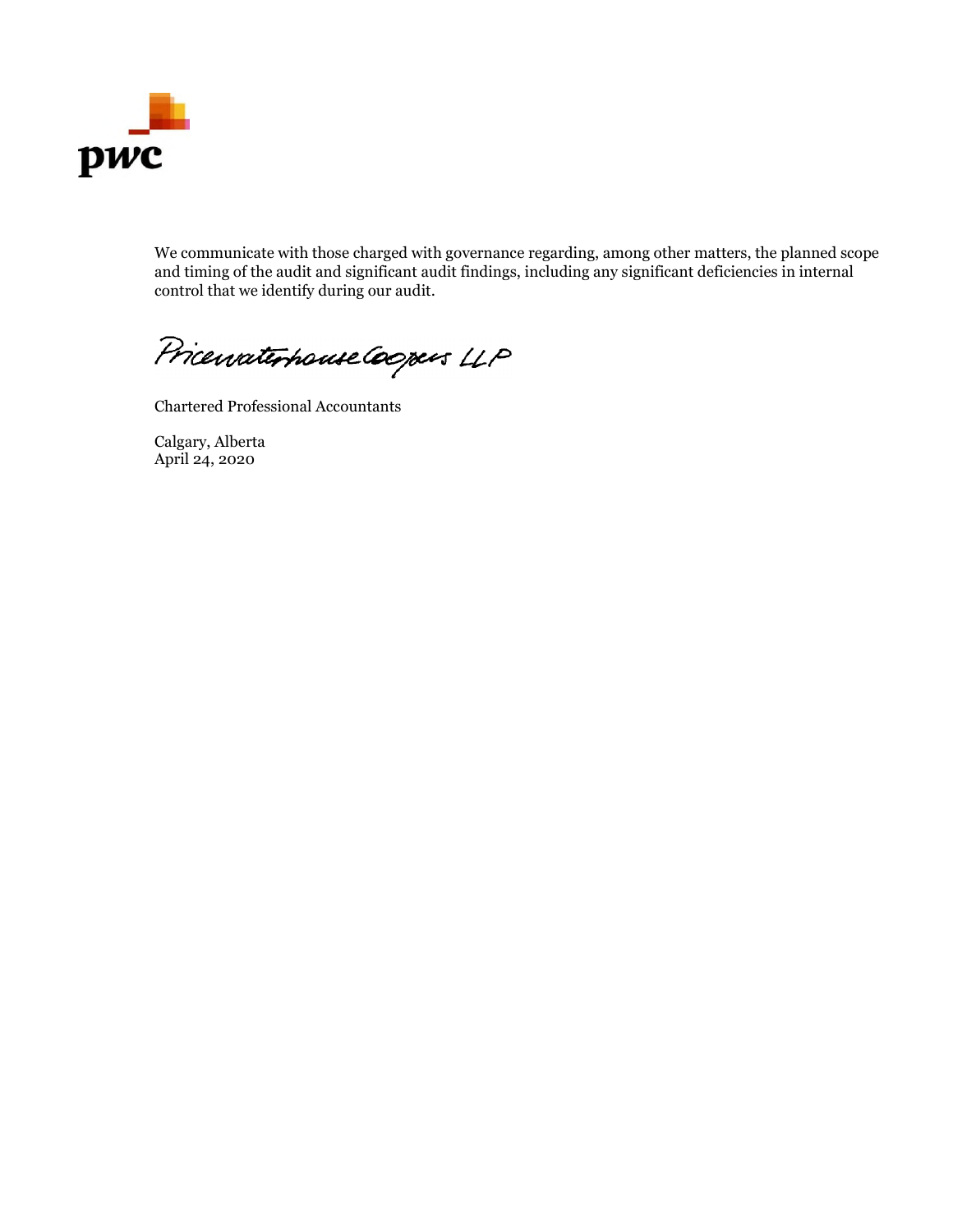### **Insurance Association)**

Statement of financial position **As at December 31, 2019**

|                                                                                                                                                                                                                                                                                                | 2019<br>\$                                                                | 2018<br>\$                                                                |
|------------------------------------------------------------------------------------------------------------------------------------------------------------------------------------------------------------------------------------------------------------------------------------------------|---------------------------------------------------------------------------|---------------------------------------------------------------------------|
| <b>Assets</b>                                                                                                                                                                                                                                                                                  |                                                                           |                                                                           |
| Cash and cash equivalents (note 2)<br>Investments (note $4, 9$ )<br>Accounts receivable (note 5)<br>Prepaid expenses<br>Due from related parties (note 8)<br>Accrued interest receivable                                                                                                       | 22,838,673<br>175,897,190<br>1,459,971<br>884,930<br>152,250              | 6,221,404<br>164,607,336<br>2,834,085<br>811,430<br>21,744<br>132,250     |
| <b>Total Assets</b>                                                                                                                                                                                                                                                                            | 201,233,014                                                               | 174,628,249                                                               |
| <b>Liabilities and Net Assets</b>                                                                                                                                                                                                                                                              |                                                                           |                                                                           |
| Accounts payable and accrued liabilities<br>Unearned premiums<br>Premium deficiency (note 14)<br>Pension plan payable (note 12)<br>Provision for claims and related costs - Professional liability (note 7)<br>Provision for claims and related costs – Misappropriation indemnity<br>(note 7) | 340,569<br>13,315,274<br>3,201,726<br>124,160<br>119,331,000<br>2,158,000 | 602,923<br>14,624,003<br>2,316,997<br>118,283<br>114,369,000<br>2,539,000 |
| <b>Total liabilities</b>                                                                                                                                                                                                                                                                       | 138,470,729                                                               | 134,570,206                                                               |
| <b>Net Assets</b><br>Unrestricted<br>Share capital                                                                                                                                                                                                                                             | 62,762,265<br>20                                                          | 40,058,023<br>20                                                          |
| <b>Total Net Assets</b>                                                                                                                                                                                                                                                                        | 62,762,285                                                                | 40,058,043                                                                |
| <b>Total Liabilities and Net Assets</b>                                                                                                                                                                                                                                                        | 201,233,014                                                               | 174,628,249                                                               |

Approved by the Board of the Association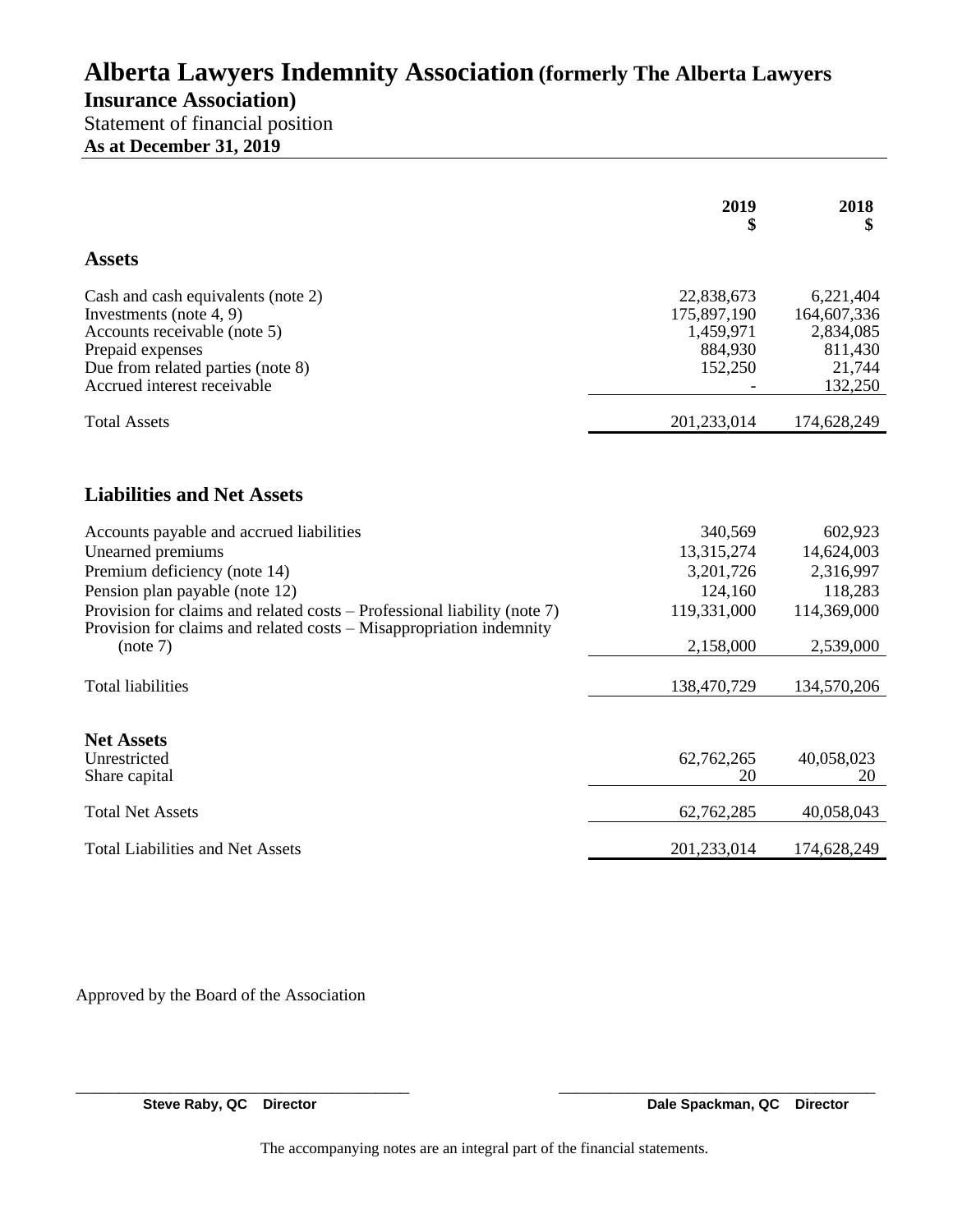### **Insurance Association)**

Statement of Revenue, Expenses and Unrestricted Net Assets **For the year ended December 31, 2019**

|                                                                              | 2019<br>\$  | 2018<br>\$  |
|------------------------------------------------------------------------------|-------------|-------------|
| <b>Revenue</b>                                                               |             |             |
| Premium - Professional liability                                             | 24,979,340  | 27,153,817  |
| Premium - Misappropriation indemnity                                         | 3,105,659   | 3,284,533   |
| Investment income                                                            | 18,219,018  | 7,266,299   |
| Unrealized gain (loss) on the fair market value of investments               | 1,716,114   | (5,639,154) |
| Voluntary excess insurance administration fee                                | 151,266     | 139,811     |
|                                                                              | 48,171,397  | 32,205,306  |
| <b>Expenses</b>                                                              |             |             |
| Provision for claims and related costs – Professional liability (note 7)     | 20,206,718  | 18,381,300  |
| Provision for claims and related costs – Misappropriation indemnity (note 7) | (161, 515)  | (515,577)   |
| Premium deficiency (note 14)                                                 | 884,729     | 1,030,792   |
| Premium (received)/paid to the Canadian Lawyers Insurance Association        |             |             |
| (note 13)                                                                    | (4,555,838) | 635,524     |
| Salaries and employee benefits                                               | 3,227,987   | 3,034,374   |
| Management fee (note 8)                                                      | 2,661,072   | 3,696,000   |
| Provision for input tax credits (note 16)                                    |             | (4,367,841) |
| Insurance expense                                                            | 1,682,360   | 1,496,180   |
| Investment counsel fees                                                      | 380,554     | 349,542     |
| Premium taxes                                                                |             | 275,810     |
| Bank and credit card fees                                                    | 450,581     | 438,599     |
| Professional fees                                                            | 350,022     | 584,134     |
| Administration                                                               | 220,647     | 189,051     |
| Board expenses                                                               | 119,838     | 107,769     |
|                                                                              | 25,467,155  | 25,335,657  |
| Excess of revenue over expenses for the year                                 | 22,704,242  | 6,869,649   |
| Unrestricted net assets – beginning of year                                  | 40,058,043  | 33,188,394  |
| Unrestricted net assets – end of year                                        | 62,762,285  | 40,058,043  |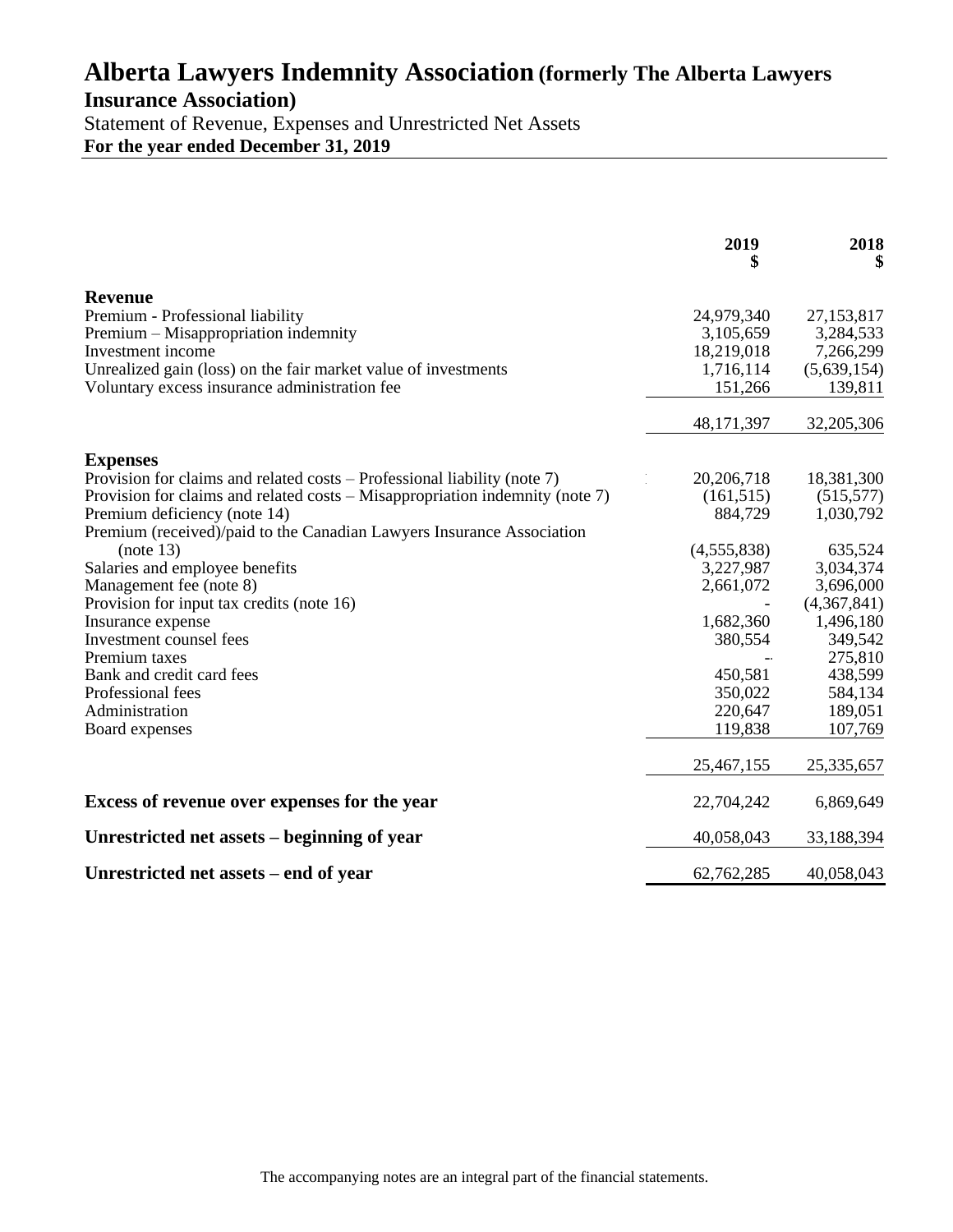### **Insurance Association)** Statement of Cash Flows **For the year ended December 31, 2019**

|                                                                                                                                                                  | 2019            | 2018<br>SS.   |
|------------------------------------------------------------------------------------------------------------------------------------------------------------------|-----------------|---------------|
| Cash provided by (used in)                                                                                                                                       |                 |               |
| <b>Operating activities</b>                                                                                                                                      |                 |               |
| Excess of revenue over expenses for the year<br>Items not affecting cash                                                                                         | 22,704,242      | 6,869,649     |
| Gain on sale of investments                                                                                                                                      | (10, 732, 677)  | (1,818,544)   |
| Unrealized (gain) loss on fair market value of investments                                                                                                       | (1,716,114)     | 5,639,154     |
| Provision for claims and related costs – Professional liability (note 7)                                                                                         | 20,206,718      | 18,381,300    |
| Provision for claims and related costs - Misappropriation indemnity<br>(note 7)                                                                                  | (161, 515)      | (515, 577)    |
|                                                                                                                                                                  |                 |               |
|                                                                                                                                                                  | 30,300,654      | 28,555,982    |
| Increase (decrease) in pension plan payable (note 12)                                                                                                            | 5,877           | (28, 439)     |
| Changes in non-cash working capital items                                                                                                                        | 483,753         | 2,258,767     |
| Claims and related costs paid Professional liability - net of recoveries (note 7)<br>Claims and related costs paid Misappropriation indemnity- net of recoveries | (14,820,339)    | (15,023,299)  |
| (note 7)                                                                                                                                                         | (219, 485)      | (116, 423)    |
|                                                                                                                                                                  | 15,750,460      | 15,646,588    |
| <b>Investing activities</b>                                                                                                                                      |                 |               |
| Sale of investments                                                                                                                                              | 147,610,597     | 117,955,708   |
| Purchase of investments                                                                                                                                          | (146, 743, 788) | (137,768,517) |
|                                                                                                                                                                  | 866,809         | (19,812,809)  |
| Increase (decrease) in cash and cash equivalents                                                                                                                 | 16,617,269      | (4,166,221)   |
| Cash and cash equivalents – beginning of year                                                                                                                    | 6,221,404       | 10,387,625    |
| Cash and cash equivalents – end of year                                                                                                                          | 22,838,673      | 6,221,404     |
|                                                                                                                                                                  |                 |               |
| Cash and cash equivalents include:                                                                                                                               |                 |               |
| Cash                                                                                                                                                             | 3,792,644       | 3,373,228     |
| Treasury bills                                                                                                                                                   | 19,046,029      | 2,848,176     |
|                                                                                                                                                                  | 22,838,673      | 6,221,404     |
| Interest received                                                                                                                                                | 4,360,558       | 2,614,954     |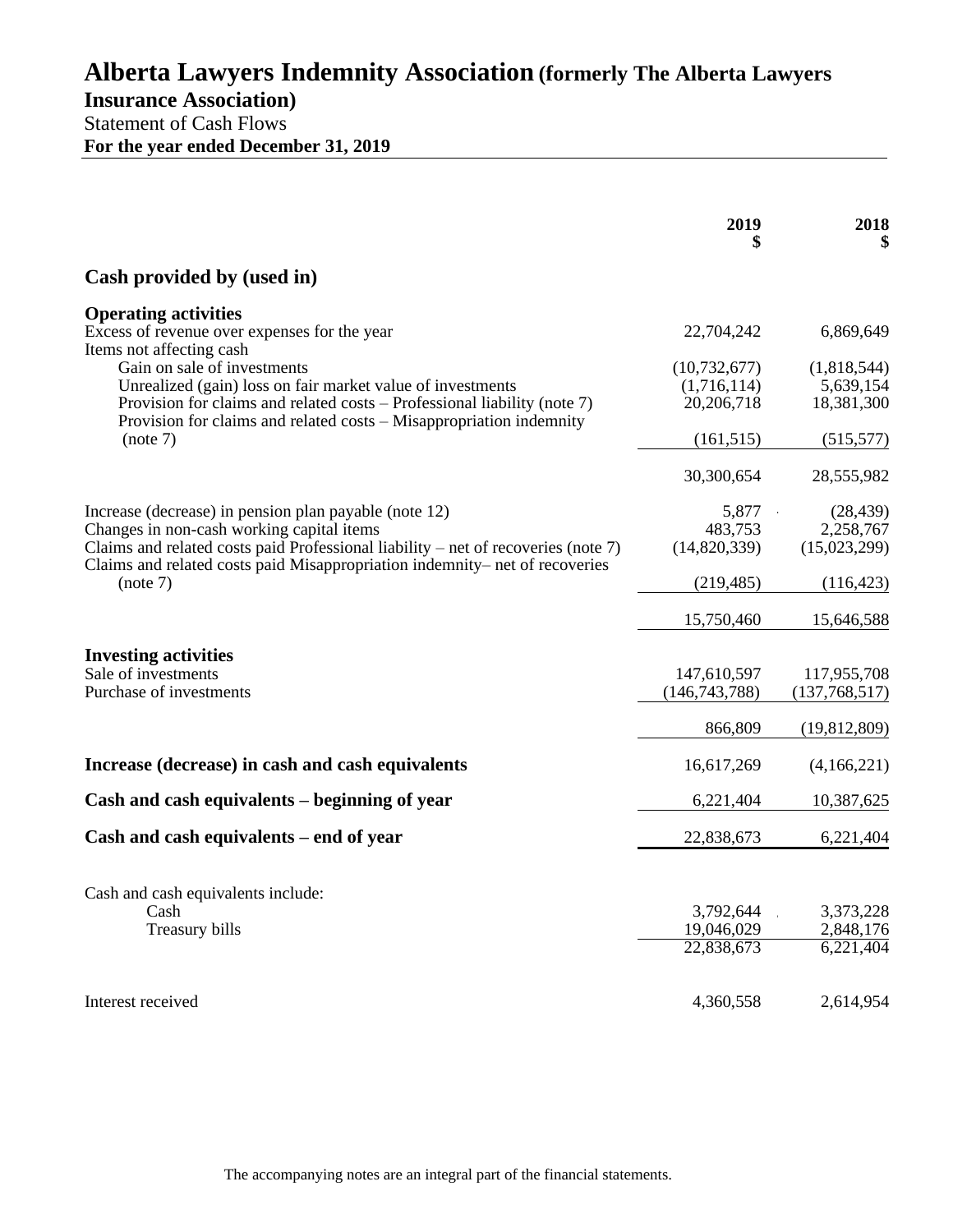### **1 Nature of operations**

Alberta Lawyers Indemnity Association, formerly the Alberta Lawyers Insurance Association (the Association) is a wholly owned subsidiary of the Law Society of Alberta (the Law Society). Pursuant to section 99(1) of the *Legal Profession Act of Alberta*, the Association administers a program under which active members of the Law Society in private practice (indemnified lawyers) are required to purchase coverage under the Alberta Lawyers' Professional Liability and Misappropriation Indemnity Group Policy (the Policy).

The Association is incorporated in Alberta and is an entity domiciled in Canada and the address of its registered office is Suite 700, 333 11th Avenue, SW, Calgary, Alberta, T2R 1L9.

The financial statements were authorized for issue by the Board of the Association on April 22, 2020.

### **Professional Liability Indemnity**

Under the Professional Liability section (or Part A) of the Policy, indemnified lawyers have coverage for claims and potential claims arising from negligent acts, errors or omissions for \$1,000,000 per occurrence, with an annual aggregate limit of \$2,000,000 per indemnified lawyer.

Prior to July 1, 2014 the Association contracted with the Canadian Lawyers Insurance Association (CLIA) for group Professional Liability coverage subject to a group deductible of \$500,000 for each claim. The Association was subject to premiums and other assessments that arose from the agreement with CLIA. The Association withdrew from CLIA effective June 30, 2014. In its place, the Alberta Lawyers Insurance Exchange (the Exchange) was created effective July 1, 2014. The Exchange was a reciprocal insurance exchange through which the Law Society, the Association, and the members of the Law Society, entered into agreements of mutual indemnification. The Exchange provided the Association with group coverage subject to a deductible of \$500,000 for each claim until June 30, 2019. As at July 1, 2019, the Association assumed coverage for claims under this policy up to the \$1,000,000 per occurrence limit.

For the 2020 and 2019 policy years (for the period July 1 to June 30 annually), the Association (and the Exchange for the 2019 policy year) obtained stop-loss insurance in the amount of \$10,000,000 to cover annual aggregate payments over \$26,000,000 to a maximum of \$36,000,000.

#### **Misappropriation Indemnity**

Effective July 1, 2014, the Misappropriation Indemnity section (or Part B) of the Policy provides defined coverage for misappropriation of money or other property entrusted to and received by indemnified lawyers in their capacity as barristers and solicitors and in relation to the provision of professional services. For the 2020 and 2019 policy years, there is a \$5,000,000 per misappropriation limit and a \$25,000,000 professionwide annual aggregate limit. This coverage is subject to a \$3,000,000 group deductible. Until July 1, 2019 the Association paid the first \$500,000 of a misappropriation claim and the Exchange paid the next \$2,500,000.

For the 2020 and 2019 policy years, the Association (and the Exchange for the 2019 policy year) purchased excess insurance in the amount of \$22,000,000 to cover aggregate payments over \$3,000,000, up to the profession-wide annual aggregate limit of \$25,000,000.

Claims for trust misappropriation arising before July 1, 2014 were covered under the provisions of the Law Society's Assurance Fund.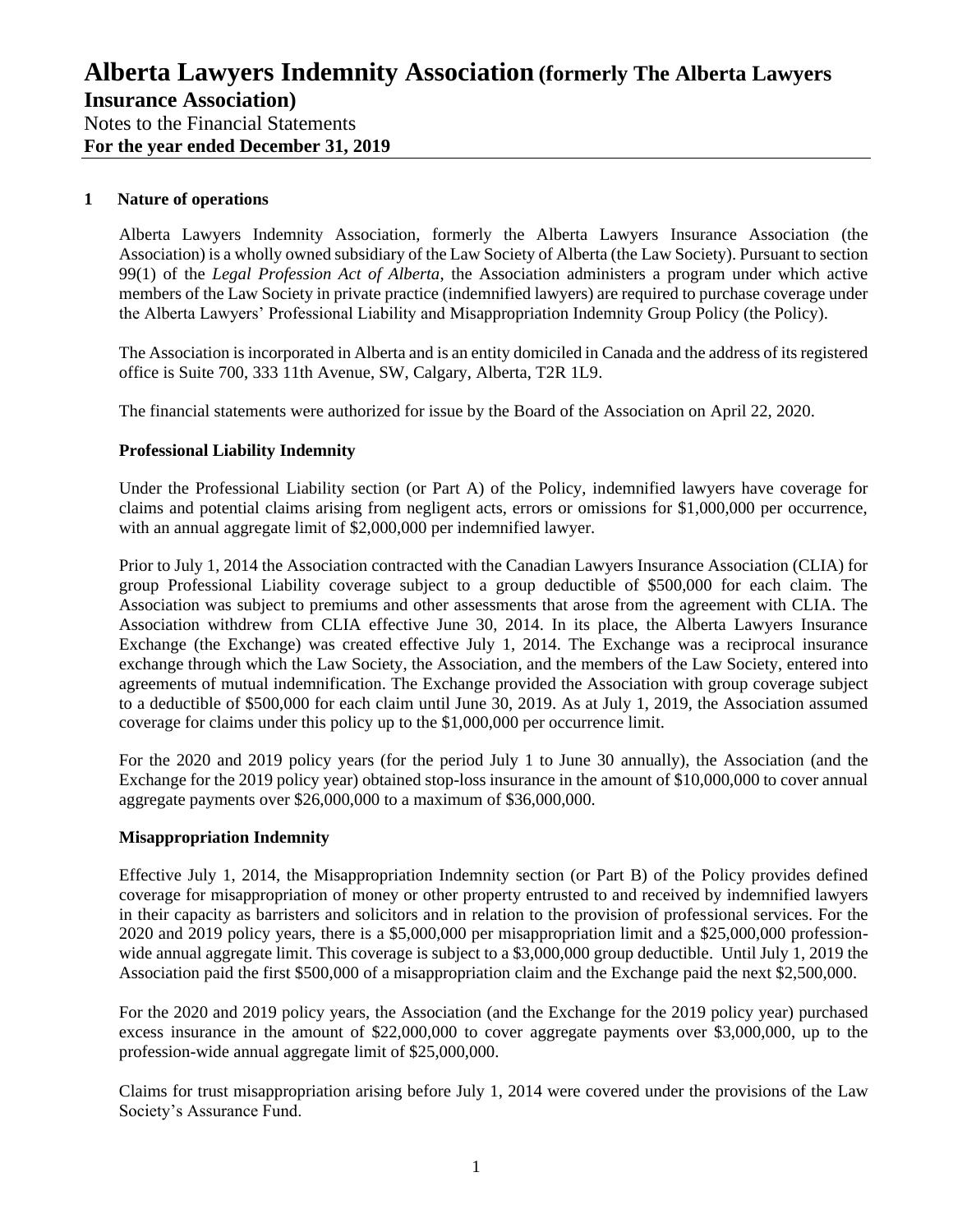### **2 Reconciliation of Association and Exchange**

Effective July 1, 2019, and as approved by the Association's Board and the Law Society of Alberta, the assets, liabilities, revenue and expenses of the Exchange were assumed and combined with the operations of the Association. Therefore, the financial statements represent the combined financial position of the Association and of the Exchange for 2019 and 2018.

### **Statement of Financial Position**

Association and Exchange Combined with Eliminations - December 31, 2018

| Assets                                   | <b>Association</b> | <b>Exchange</b> | <b>Eliminations</b> | <b>Combined</b> |
|------------------------------------------|--------------------|-----------------|---------------------|-----------------|
| Cash                                     | 3,344,409          | 28,819          |                     | 3,373,228       |
| Investments                              | 134,332,732        | 33,122,780      |                     | 167,455,512     |
| Accounts receivable                      | 2,834,085          |                 |                     | 2,834,085       |
| Prepaid expenses                         | 2,735,544          | 167,886         | (2,092,000)         | 811,430         |
| Due (to)/from related parties            | 26,271             | (4,527)         |                     | 21,744          |
| Accrued interest receivable              | 31,040             | 101,210         |                     | 132,250         |
| <b>Total Assets</b>                      | 143,304,081        | 33,416,168      |                     | 174,628,249     |
| <b>Liabilities and Net Assets</b>        |                    |                 |                     |                 |
| Accounts payable and accrued liabilities | 366,524            | 236,399         |                     | 602,923         |
| Unearned premiums                        | 14,624,003         | 2,092,000       | (2,092,000)         | 14,624,003      |
| Premium deficiency                       | 1,965,997          | 351,000         |                     | 2,316,997       |
| Pension plan payable                     | 118,283            |                 |                     | 118,283         |
| Provision for claims and related costs - |                    |                 |                     |                 |
| Professional liability                   | 95,938,000         | 18,431,000      |                     | 114,369,000     |
| Provision for claims and related costs - |                    |                 |                     |                 |
| Misappropriation indemnity               | 1,825,000          | 714,000         |                     | 2,539,000       |
| <b>Total Liabilities</b>                 | 114,837,807        | 21,824,399      |                     | 134,570,206     |
| <b>Net Assets</b>                        |                    |                 |                     |                 |
| Contributed capital                      |                    | 14,500,000      | (14,500,000)        |                 |
| Unrestricted                             | 28,466,254         | (2,908,231)     | 14,500,000          | 40,058,023      |
| Share capital                            | 20                 |                 |                     | 20              |
| <b>Total Net Assets</b>                  | 28,466,274         | 11,591,769      |                     | 40,058,043      |
| <b>Total Liabilities and Net Assets</b>  | 143,304,081        | 33,416,168      |                     | 174,628,249     |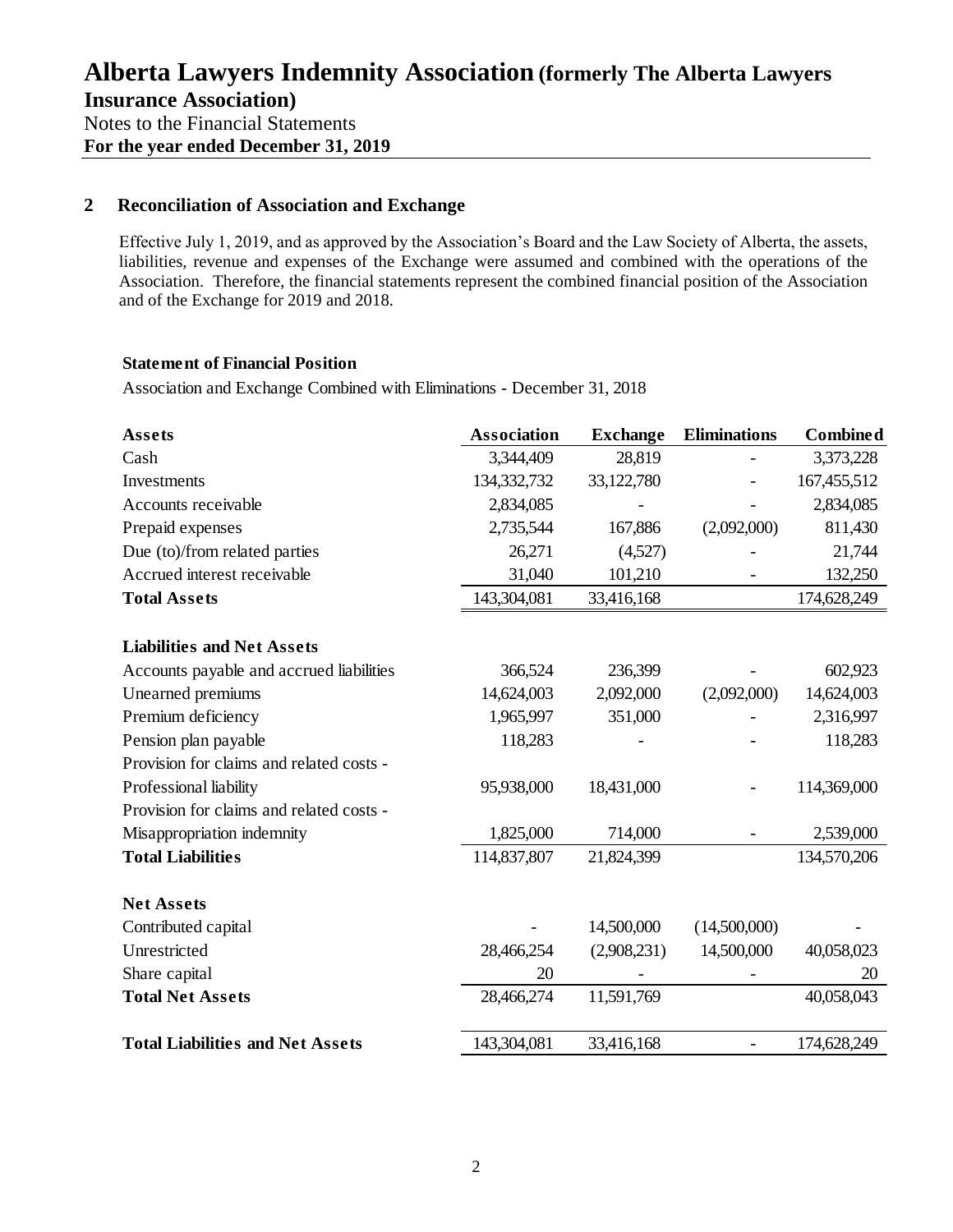# **Insurance Association)**

Notes to the Financial Statements **For the year ended December 31, 2019**

### **Statement of Revenue, Expenses and Unrestricted Net Assets**

Association and Exchange Combined with Eliminations - December 31, 2018

| Revenue                                           | <b>Association</b> | <b>Exchange</b> | <b>Eliminations</b>      | <b>Combined</b> |
|---------------------------------------------------|--------------------|-----------------|--------------------------|-----------------|
| Premium - Professional liability                  | 27,153,817         | 4,271,000       | (4,271,000)              | 27,153,817      |
| Premium - Misappropriation indemnity              | 3,284,533          | 531,000         | (531,000)                | 3,284,533       |
| Investment income                                 | 6,613,710          | 652,589         |                          | 7,266,299       |
| Unrealized gain (loss) on fair market value of    |                    |                 |                          |                 |
| investments                                       | (5,339,748)        | (299, 406)      |                          | (5,639,154)     |
| Management fees                                   | 472,600            |                 | (472,600)                |                 |
| Voluntary excess insurance administration fee     | 139,811            |                 |                          | 139,811         |
|                                                   | 32,324,723         | 5,155,183       | (5,274,600)              | 32,205,306      |
| <b>Expenses</b>                                   |                    |                 |                          |                 |
| Provision for claims and related costs -          |                    |                 |                          |                 |
| Professional liability                            | 12,141,920         | 6,239,380       |                          | 18,381,300      |
| Provision for claims and related costs -          |                    |                 |                          |                 |
| Misappropriation indemnity                        | (512, 577)         | (3,000)         |                          | (515,577)       |
| Premium deficiency                                | 679,792            | 351,000         |                          | 1,030,792       |
| Exchange Premium - Part A                         | 4,271,000          |                 | (4,271,000)              |                 |
| Exchange Premium - Part B                         | 531,000            |                 | (531,000)                |                 |
| Premium paid to CLIA                              | 635,524            |                 |                          | 635,524         |
| Salaries and employee benefits and contractors    | 3,034,374          |                 |                          | 3,034,374       |
| Management fee                                    | 3,696,000          | 472,600         | (472,600)                | 3,696,000       |
| Provision for input tax credits                   | (4,367,841)        |                 | $\overline{\phantom{a}}$ | (4,367,841)     |
| Insurance expense                                 | 1,196,944          | 299,236         |                          | 1,496,180       |
| Investment counsel fees                           | 290,265            | 59,277          |                          | 349,542         |
| Premium taxes                                     |                    | 275,810         |                          | 275,810         |
| Bank and credit card fees                         | 418,467            | 20,132          |                          | 438,599         |
| Professional fees                                 | 457,817            | 126,317         |                          | 584,134         |
| Administration                                    | 189,051            |                 |                          | 189,051         |
| Board expenses                                    |                    | 107,769         |                          | 107,769         |
|                                                   | 22,661,736         | 7,948,521       | (5,274,600)              | 25,335,657      |
| Excess of revenue over expenses for the year      | 9,662,987          | (2,793,338)     |                          | 6,869,649       |
| Unrestricted net assets - beginning of the year   | 24,303,287         | 8,885,107       |                          | 33,188,394      |
| Less: Contribution from Association (to Exchange) | (5,500,000)        | 5,500,000       |                          |                 |
| Unrestricted net assets - end of the year         | 28,466,274         | 11,591,769      |                          | 40,058,043      |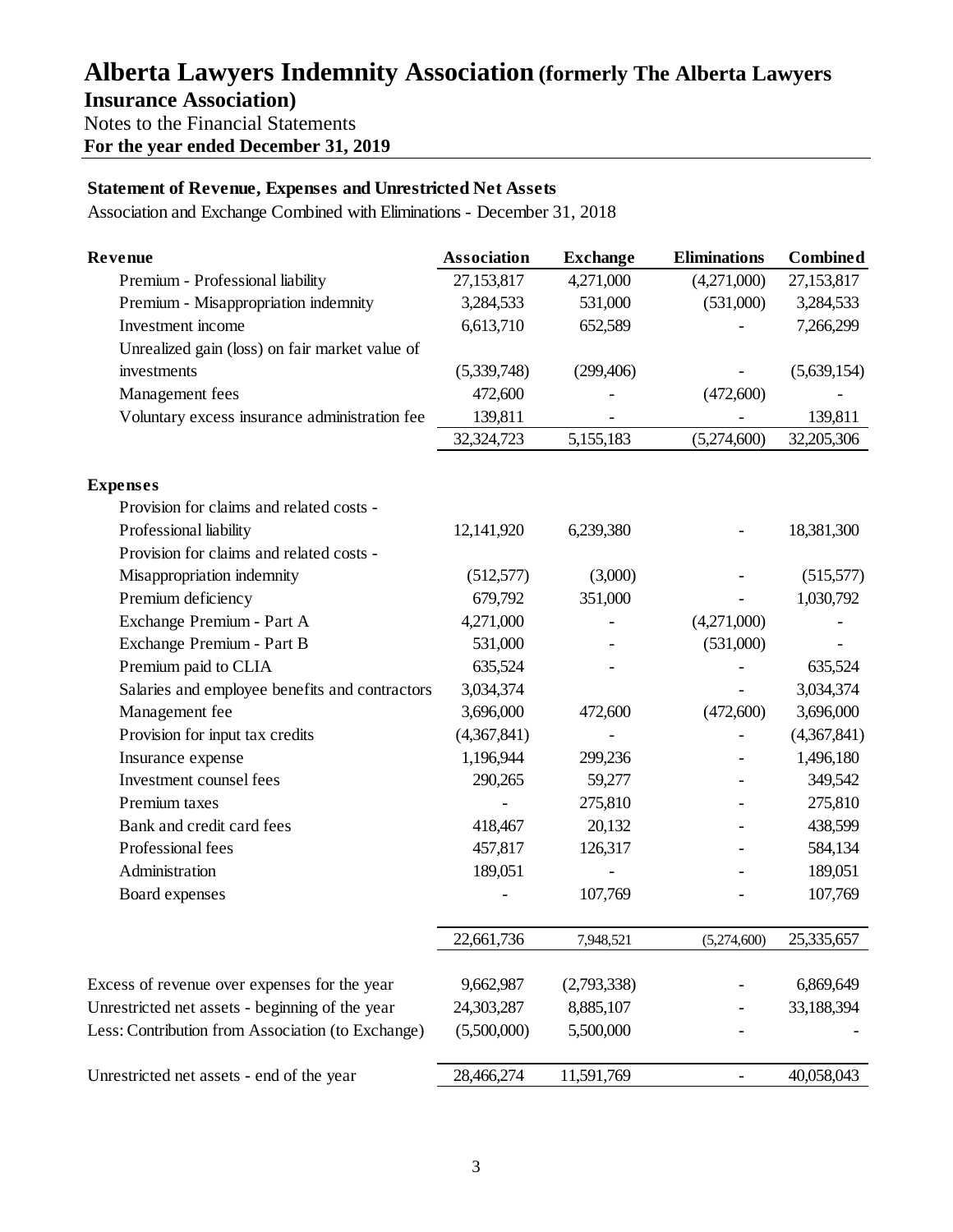### **3 Summary of significant accounting policies**

The principal accounting policies applied in the presentation of these financial statements are set out below. These policies have been consistently applied to the periods presented.

### **a) Basis of preparation**

These financial statements are prepared in accordance with Canadian Accounting Standards for not for profit organizations (ASNPO) as issued by the Canadian Accounting Standards Board.

The statement of financial position is presented on a non-classified basis. Assets expected to be realized and liabilities expected to be settled within the Association's normal operating cycle of one year would typically be considered as current, including the following balances: cash and cash equivalents, treasury bills included in investments, prepaid expenses, accrued interest receivable, accounts receivable, due to related parties, accounts payable and accrued liabilities, and unearned premiums.

The following balances are generally comprised of current and non-current amounts: bonds and equity investments included in investments, and the provision for claims and related costs. The current and noncurrent portions of such balances are disclosed, where applicable, throughout the notes to the financial statements. Some comparative figures from the prior year have changed.

### **b) Use of estimates and judgment**

The preparation of the financial statements in conformity with ASNPO requires management to make estimates and assumptions that affect the reported amount of assets and liabilities as at the date of the financial statements and the reported amounts of revenue and expenses during the reporting periods. Actual results could differ from these estimates.

Information about judgments, estimates and assumptions that have the most significant effect on the amounts reflected in the financial statements is included in note 6 – Provision for claims and related costs.

### **c) Functional and presentation currency**

The financial statements are presented in Canadian dollars, which is also the Association's functional currency.

### **d) Financial instruments**

The Association initially measures financial assets and financial liabilities at cost. It subsequently measures its investments at fair value. The financial assets subsequently measured at amortized cost include cash and cash equivalents, accounts receivable and accrued interest receivable. The financial liabilities subsequently recorded at amortized cost include accounts payable and accrued liabilities.

The Association's investments consist of equity securities, corporate bonds, municipal government bonds, provincial government bonds and federal government bonds. The investment in equity securities which are traded on active markets are recorded at fair value. The Association has elected to record the investments in corporate bonds, municipal government bonds, provincial government bonds and federal government bonds at fair value. Changes in fair value of the investments are recorded on the statement of revenue, expenses and unrestricted net assets.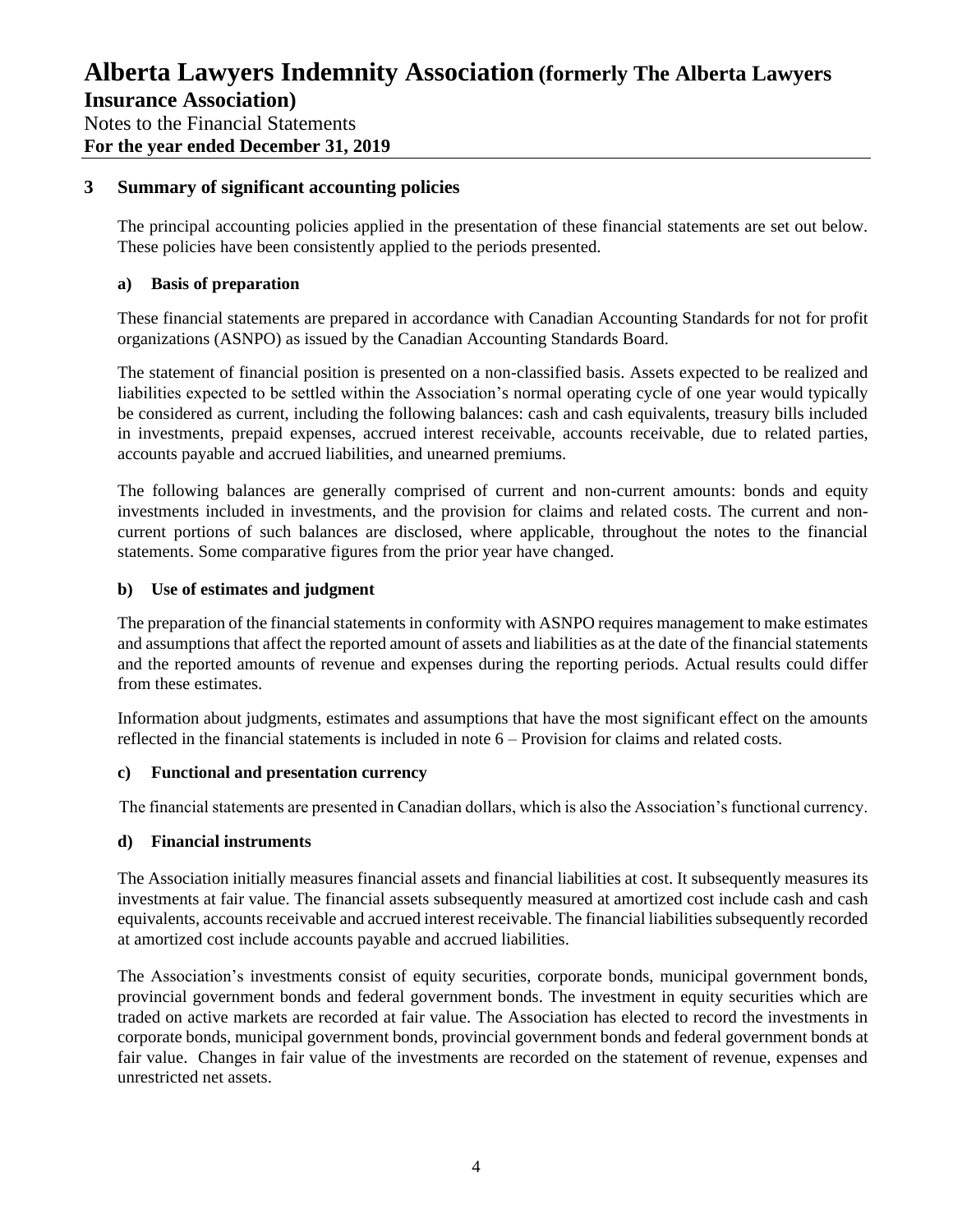### **Alberta Lawyers Indemnity Association (formerly The Alberta Lawyers Insurance Association)** Notes to the Financial Statements **For the year ended December 31, 2019**

Financial assets are tested for impairment at the end of each reporting period and when there are indications that the assets may be impaired.

### **e) Revenue recognition**

The Association follows the deferral method for revenue recognition. Amounts received or receivable from indemnified lawyers that pertain to the period subsequent to fiscal year end are recorded as unearned premiums and recorded as revenue in the next fiscal year.

### **f) Premium income**

Premiums are determined annually prior to July  $1<sup>st</sup>$ , the commencement of the policy year, and amounts are due from indemnified lawyers prior to that date. Premium revenue is recorded evenly throughout the policy year as the services are rendered.

### **g) Investment income**

Investment income comprises interest, dividends, fund distributions, and gains and losses realized on the disposal of investments. Interest and dividends earned on investments are included as revenue on an accrual basis. The change in fair value of investments is recorded in the statement of revenue, expenses and unrestricted net assets as an unrealized gain (loss) on the fair market value of investments.

### **h) Provision for claims and related costs**

The provision for claims and related costs is based upon the change from year to year in the reserve for claims and related costs. The reserve amount is the actuarially determined discounted cost of possible claims and related costs as at the end of the fiscal year.

The Association has engaged a third-party actuary to provide an annual valuation of the reserve for claims and related costs in accordance with the standards of practice adopted by the Canadian Institute of Actuaries. For the purpose of the actuarial valuation, the actuary uses information contained in the Association's financial records.

### **i) Insurance**

The Association enters into insurance contracts with coverage in excess of certain maximum amounts. Estimates of any amounts recoverable from insurers on unpaid claims will be recorded separately from other estimated amounts payable. Amounts recoverable from insurers are estimated in a manner consistent with the liabilities associated with the insurance policy.

Insurance arrangements do not relieve the Association from its obligations to policyholders.

Insurance assets and liabilities are derecognized when the contractual rights are extinguished or expire, or when the contract is transferred to another party.

As of December 31, 2019, no insurance assets have been recorded.

### **j) Recoveries**

Recoveries for claims and related costs from insurers and other third parties are recorded when they can be reasonably estimated, and collectability is reasonably assured. Otherwise, the recovery is recorded when received.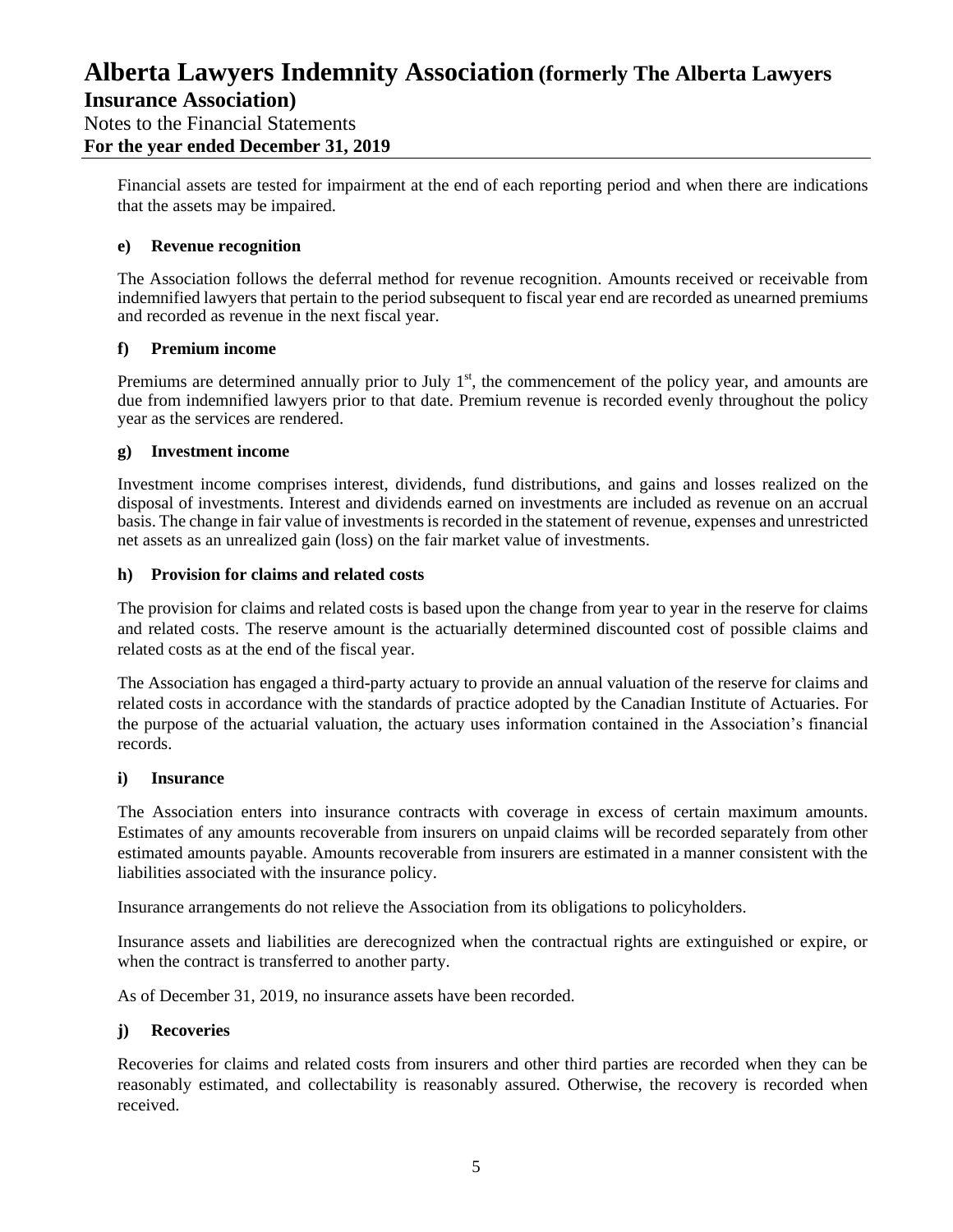**Insurance Association)** Notes to the Financial Statements **For the year ended December 31, 2019**

### **k) Cash and cash equivalents**

Cash includes cash on deposit with banks and other highly liquid short-term investments comprised of treasury bills and corporate bonds with an original term to maturity of three months or less.

### **l) Donated services**

A portion of the Association's work is dependent on the services of volunteers, in particular the significant contribution of the Benchers of the Law Society, the Advisory Board and committees of the Advisory Board. These services are not normally purchased by the Association and, due to the difficulty in determining their fair value, donated services are not recognized in these financial statements.

### **m) Unearned premiums**

Indemnity premiums for each fiscal year are billed in advance and recognized as revenue on a monthly basis during the fiscal year. Unearned premiums represent the portion of premiums remaining to be earned at the reporting date.

### **n) Income taxes**

The Association meets the qualifications of a non-profit organization as defined in the *Income Tax Act* and, as such, is exempt from income taxes.

### **4 Investments**

The Association's investments are governed by a Statement of Investment Policies and Goals as approved by the Board of the Association and managed under contract with an investment manager. The Association's investments are carried at fair market value and the statement of revenue, expenses and unrestricted net assets reports both realized and unrealized gains and losses on investments. The Association's investments, which are denominated in Canadian dollars, consist of T-bills, pooled bond funds, and pooled equity investments.

Investments are as follows:

| unches are as follows. | 2019<br>\$  | 2018<br>\$  |
|------------------------|-------------|-------------|
| T-Bills                | ۰           | 16,232,883  |
| <b>Bonds</b>           | 101,892,294 | 94,568,659  |
| Equities               | 74,004,896  | 53,805,794  |
|                        | 175,897,190 | 164,607,336 |
|                        |             |             |

### **5 Accounts Receivable**

Accounts receivable consists of the following amounts:

|                                                                               | 2019                 | 2018                   |
|-------------------------------------------------------------------------------|----------------------|------------------------|
| Premiums due from indemnified lawyers<br>Insurance recoverables due from CLIA | 366,766<br>1,093,205 | 1,815,354<br>1,018,731 |
|                                                                               | 1,459,971            | 2,834,085              |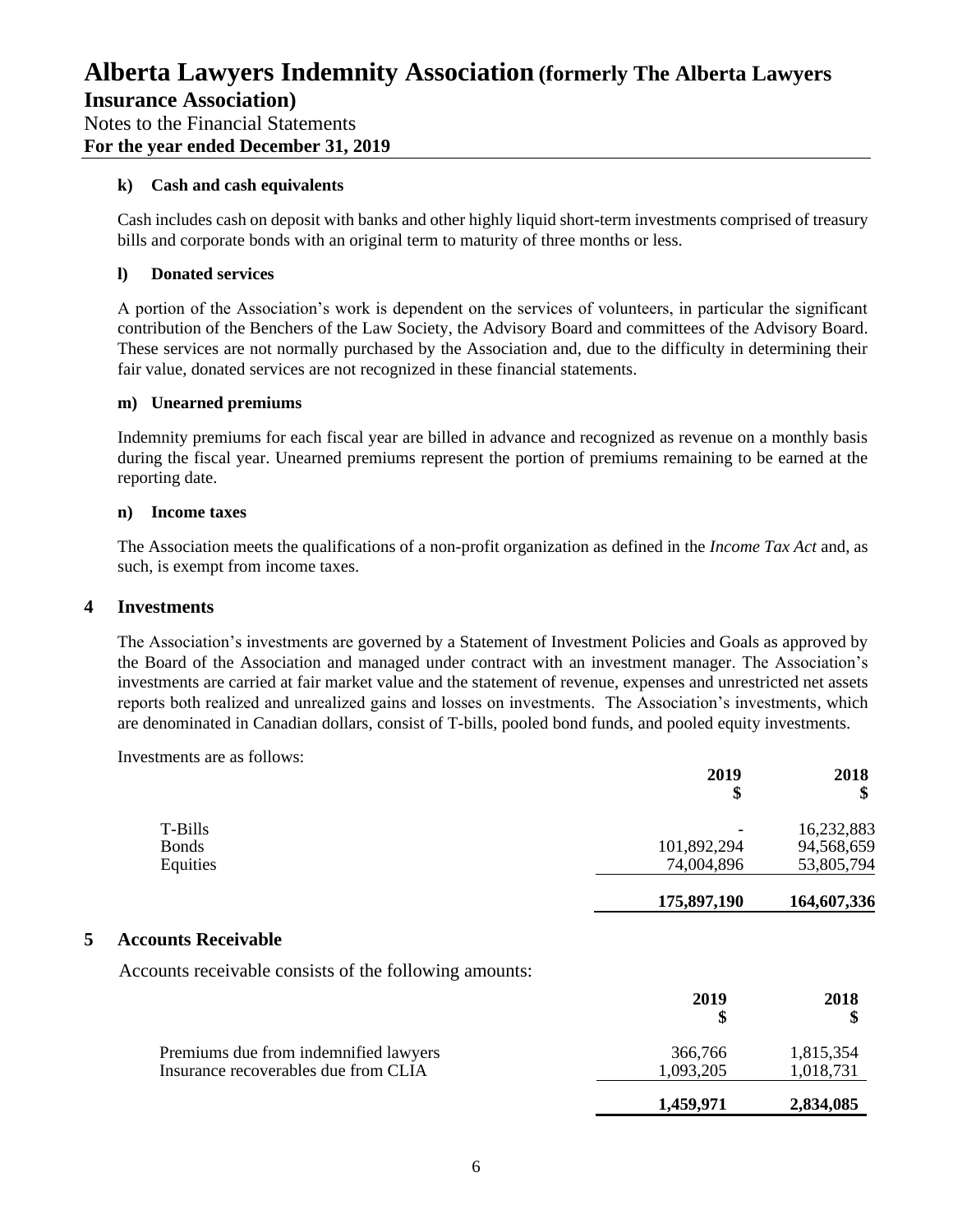### **6 Share capital**

On January 30, 2006, the Association was converted from a company limited by guarantee to a company limited by shares. As a result of this conversion, share capital of \$20 was issued representing four common shares; three shares issued to the Law Society and one common share issued to the person from time to time holding the office of Executive Director of the Law Society, as bare trustee for the Law Society.

### **7 Provision for claims and related costs**

The change in the Professional liability provision for claims and related costs is summarized as follows:

|                                                                                       | 2019<br>S     | 2018<br>\$     |
|---------------------------------------------------------------------------------------|---------------|----------------|
| Provision for claims and related costs, Professional liability -<br>beginning of year | 114,369,000   | 111,011,000    |
| Claims paid and accrued                                                               | (13,079,148)  | (13, 146, 193) |
| Related costs paid and accrued                                                        | (6, 147, 577) | (6,694,370)    |
| Recoveries                                                                            | 4,406,386     | 4,817,264      |
| Increase due to claims experience                                                     | (14,820,339)  | (15,023,299)   |
| Provision for claims and related costs, Professional liability - end                  | 19,782,339    | 18,381,299     |
| of year                                                                               | 119,331,000   | 114,369,000    |
| Case reserves                                                                         | 77,723,000    | 73,875,000     |
| Provision for adverse deviation                                                       | 15,808,000    | 16,903,000     |
| Provision for incurred but unreported claims                                          | 25,800,000    | 23,591,000     |
| Provision for claims and related costs, Professional liability                        | 119,331,000   | 114,369,000    |

The change in the Trust safety provision for claims and related costs is summarized as follows:

|                                                                                                    | 2019<br>\$ | 2018<br>\$ |
|----------------------------------------------------------------------------------------------------|------------|------------|
| Provision for claims and related<br>costs, Misappropriation<br>Indemnity – beginning of year       | 2,539,000  | 3,171,000  |
| Claims paid and accrued                                                                            | (193,709)  | (93,080)   |
| Related costs paid and accrued                                                                     | (25,776)   | (23, 343)  |
|                                                                                                    | (219, 485) | (116, 423) |
| (Decrease) due to claims experience<br>Provision for claims and related<br>costs, Misappropriation | (161, 515) | (515, 577) |
| Indemnity – end of year                                                                            | 2,158,000  | 2,539,000  |
| Case reserves                                                                                      | 217,000    | 283,000    |
| Provision for adverse deviation                                                                    | 237,000    | 332,000    |
| Provision for incurred but unreported claims                                                       | 1,704,000  | 1,924,000  |
| Provision for claims and related costs, Trust safety                                               | 2,158,000  | 2,539,000  |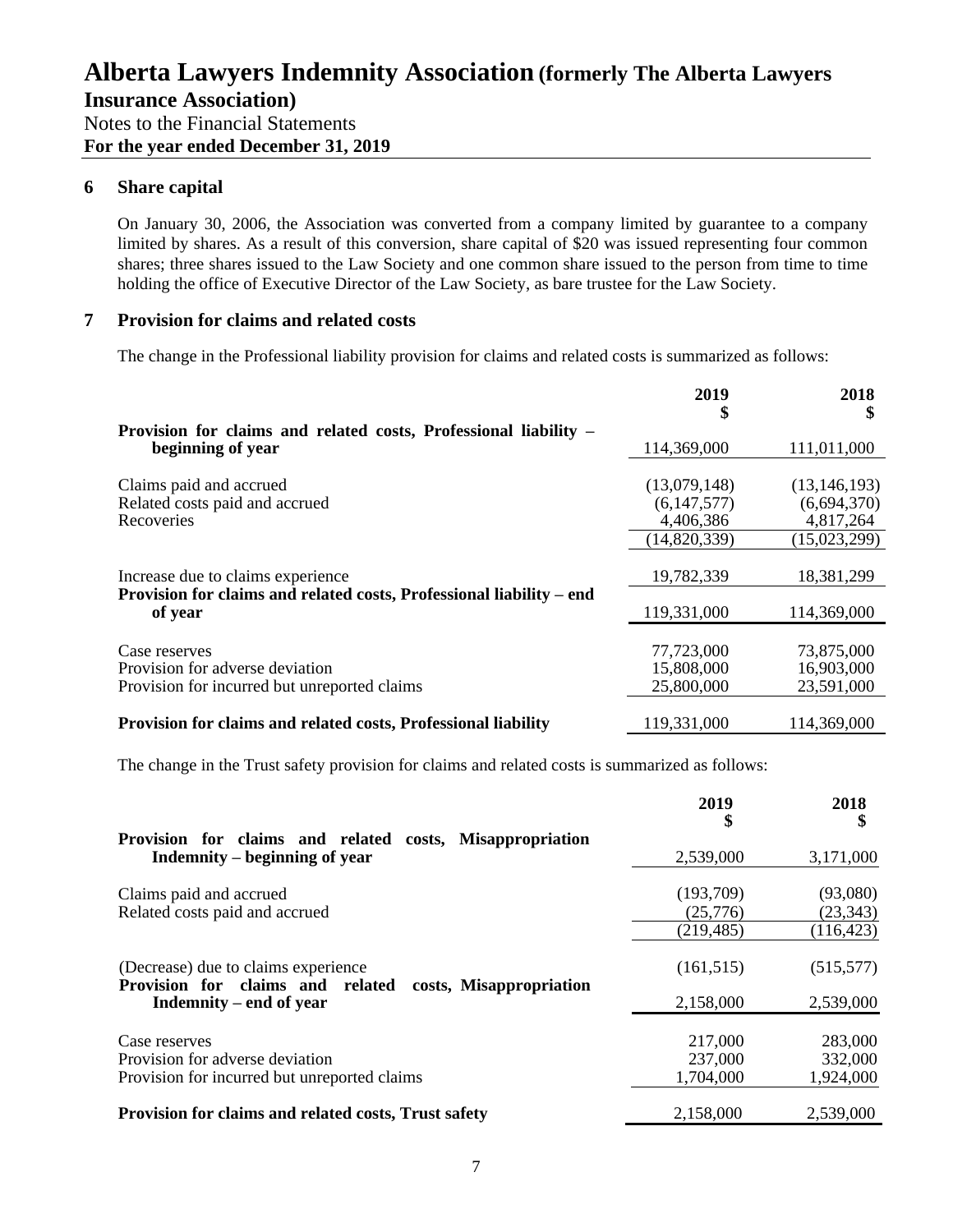### **Alberta Lawyers Indemnity Association (formerly The Alberta Lawyers Insurance Association)** Notes to the Financial Statements **For the year ended December 31, 2019**

Included in the Provision for claims and related costs on the statement of revenue, expenses and unrestricted net assets is the increase due to claims experience of \$19,782,339 for Professional liability (2018 - \$18,381,300) and (\$161,515) for Misappropriation indemnity (2018 - \$515,577).

The discount rate applied by the actuary at December 31, 2019 is 2.00% (2018 – 3.10%) which is based on the expected market yield of the Association's investment portfolio. The Professional liability undiscounted provision balance at December 31, 2019 is \$109,706,000 (2018 – \$106,515,000) and the Misappropriation indemnity undiscounted provision balance at December 31, 2019 is \$2,030,000 (2018 - \$2,415,000).

### **Actuarial analysis**

The process of determining actuarial liabilities necessarily involves the risk that actual results may vary from assumed results. The risk varies in proportion to the length of period covered by each assumption and the potential volatility of the actual results.

The provision for incurred but not reported claims has been estimated for the period using actuarial methods and is based on expected claims development patterns and expected losses.

### **Sensitivity analysis**

The sensitivity analysis below is based on a change in assumption while holding all other conditions constant. In practice, this is unlikely to occur, and changes in some of the assumptions may not be correlated. The table below provides the impact on net income of the most significant assumption changes.

| <b>Assumption</b>                                       | <b>Income and</b><br>equity impact<br><b>December 31, 2019</b> | <b>Income and</b><br>equity impact<br><b>December 31, 2018</b> |
|---------------------------------------------------------|----------------------------------------------------------------|----------------------------------------------------------------|
|                                                         | \$                                                             | \$                                                             |
| 10% increase in incurred but not reported claims        | (4,309,000)                                                    | (3,208,000)                                                    |
| 10% decrease in incurred but not reported claims        | 4,309,000                                                      | 3,208,000                                                      |
| 1% increase in discount rate impact on claims provision | 3,361,000                                                      | 2,680,000                                                      |
| 1% decrease in discount rate impact on claims provision | (3,560,000)                                                    | (2,837,000)                                                    |
| 1% increase in interest rate impact on bond values      | (8,208,000)                                                    | (5,105,000)                                                    |
| 1% decrease in interest rate impact on bond values      | 8,208,000                                                      | 5,105,000                                                      |

#### **Claims development tables**

A review of the historical development of the Association's insurance estimates provides a measure of the Association's ability to estimate the ultimate value of claims. The top half of the following tables illustrates how the Association's estimate of total undiscounted claim costs for each year has changed at successive yearends. The bottom half of the tables reconcile the cumulative claims to the amount appearing in the statement of financial position.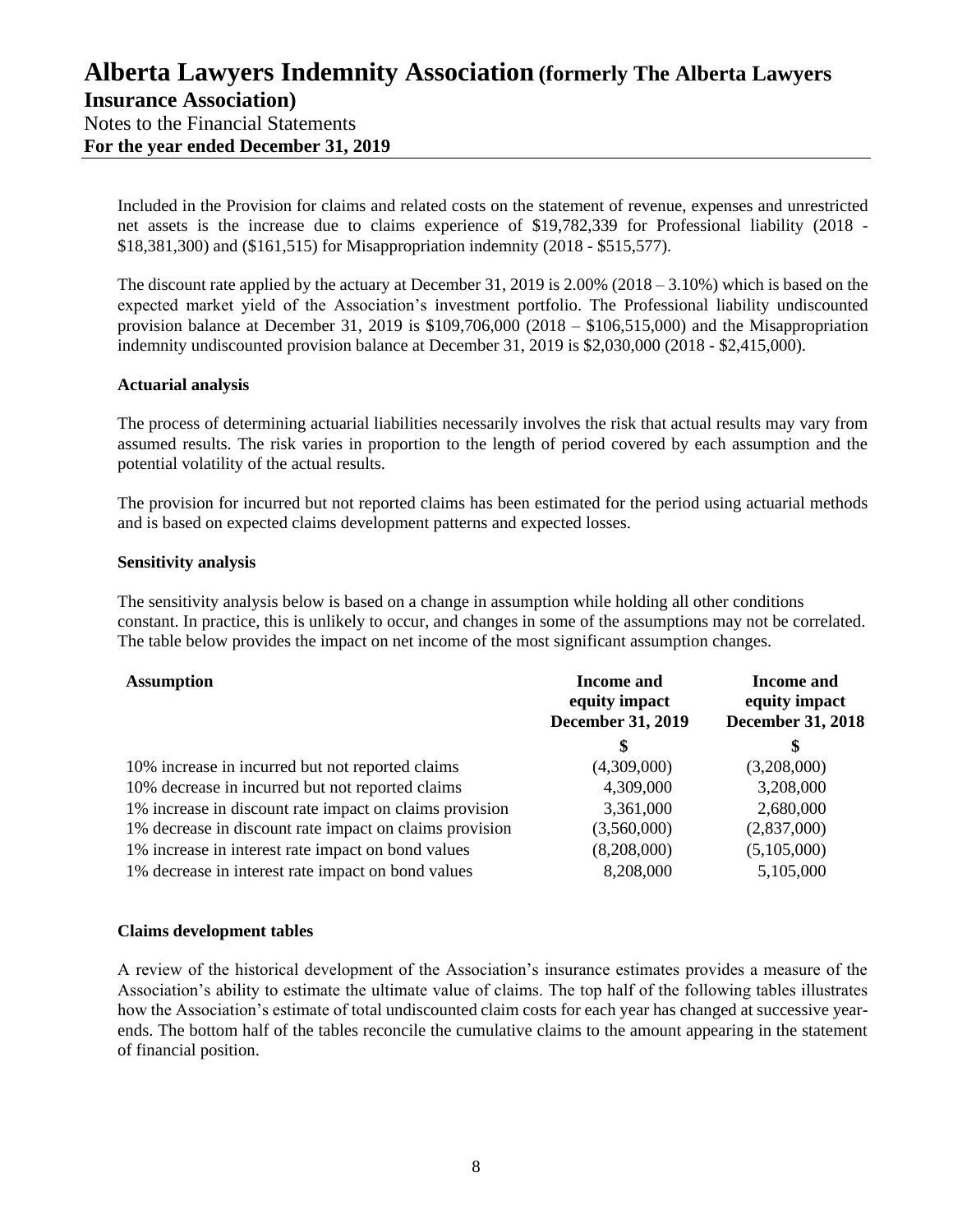### **Insurance Association)**

Notes to the Financial Statements **For the year ended December 31, 2019**

### Historical Estimate of Ultimates – Part A Net of Reinsurance ('000\$)

| Fund Year                                       | 2010      | 2011      | 2012     | 2013      | 2014      | 2015    | 2016    | 2017    | 2018    | 2019    | 2020   | Total          |
|-------------------------------------------------|-----------|-----------|----------|-----------|-----------|---------|---------|---------|---------|---------|--------|----------------|
|                                                 |           |           |          |           |           |         |         |         |         |         |        |                |
| After 6 months                                  | 8,110     | 8.044     | 7,807    | 6,153     | 7,596     | 7,460   | 7,747   | 9,553   | 9,238   | 8.915   | 11,093 |                |
| One year later                                  | 19,083    | 14,325    | 15,582   | 12,855    | 17,392    | 16,102  | 18,984  | 23,124  | 18,335  | 20,207  |        |                |
| Two years later                                 | 19,427    | 15,047    | 16,715   | 12,754    | 18,002    | 17,169  | 21,626  | 22,878  | 22,447  |         |        |                |
| Three years later                               | 20,764    | 15,733    | 19,731   | 12,930    | 20,833    | 15,481  | 21,173  | 26,270  |         |         |        |                |
| Four years later                                | 20,814    | 15,784    | 20,300   | 15.917    | 19,996    | 13,556  | 23,449  |         |         |         |        |                |
| Five years later                                | 20,768    | 16,327    | 19,538   | 16,178    | 19,286    | 16,867  |         |         |         |         |        |                |
| Six years later                                 | 20,779    | 16,143    | 19,717   | 15,460    | 19,705    |         |         |         |         |         |        |                |
| Seven years later                               | 20,846    | 16,110    | 20,352   | 15,509    |           |         |         |         |         |         |        |                |
| Eight years later                               | 20,577    | 14,799    | 20,150   |           |           |         |         |         |         |         |        |                |
| Nine years later                                | 20,569    | 14,935    |          |           |           |         |         |         |         |         |        |                |
| Ten years later                                 | 20,569    |           |          |           |           |         |         |         |         |         |        |                |
| <b>Current Estimate of Cumulative Claims</b>    | 20,569    | 14,935    | 20,150   | 15,509    | 19,705    | 16,867  | 23,449  | 26,270  | 22,447  | 20,207  | 11,093 | 211,203        |
| Cumulative payments to date                     | (20, 727) | (13, 878) | (16,618) | (13, 497) | (13, 387) | (7,893) | (8,352) | (8,614) | (5,074) | (2,001) | (42)   | (110,082)      |
| Net Liability                                   | (158)     | 1,057     | 3,532    | 2,013     | 6,318     | 8.974   | 15,097  | 17,657  | 17,374  | 18.206  | 11,051 | 101,121        |
| Net Liability in Respect of Prior Years         |           |           |          |           |           |         |         |         |         |         |        | 1,050          |
| Net Liability - Internal Claims Admin. Expenses |           |           |          |           |           |         |         |         |         |         |        | 7,535          |
| Net Liability - Effect of Discounting and PfAD  |           |           |          |           |           |         |         |         |         |         |        | 9,627          |
| Liability recoverable from reinsurers           |           |           |          |           |           |         |         |         |         |         |        | $\overline{0}$ |
| <b>Total Net Liability</b>                      |           |           |          |           |           |         |         |         |         |         |        | 119,331        |
|                                                 |           |           |          |           |           |         |         |         |         |         |        |                |

### Historical Estimate of Ultimates – Part B Net of Reinsurance ('000\$)

| Reported/Calendar Year                          | 2015  | 2016  | 2017  | 2018 | 2019 | Total    |
|-------------------------------------------------|-------|-------|-------|------|------|----------|
|                                                 |       |       |       |      |      |          |
| End of year                                     | 1,591 | 373   | 489   | 349  | 500  |          |
| One year later                                  | 1,423 | 319   | 299   | 331  |      |          |
| Two years later                                 | 979   | 241   | 335   |      |      |          |
| Three years later                               | 442   | 264   |       |      |      |          |
| Four years later                                | 221   |       |       |      |      |          |
| <b>Current Estimate of Cumulative Claims</b>    | 221   | 264   | 335   | 331  | 500  | 1,651    |
| Cumulative payments to date                     | (168) | (104) | (107) | (15) | (81) | (474)    |
| Net Liability                                   | 53    | 160   | 228   | 316  | 419  | 1,177    |
| Net Liability in Respect of Prior Years         |       |       |       |      |      | $\Omega$ |
| Net Liability - Internal Claims Admin. Expenses |       |       |       |      |      | 837      |
| Net Liability - Effect of Discounting and PfAD  |       |       |       |      |      | 127      |
| Liability recoverable from reinsurers           |       |       |       |      |      | $\Omega$ |
| <b>Total Net Liability</b>                      |       |       |       |      |      | 2,141    |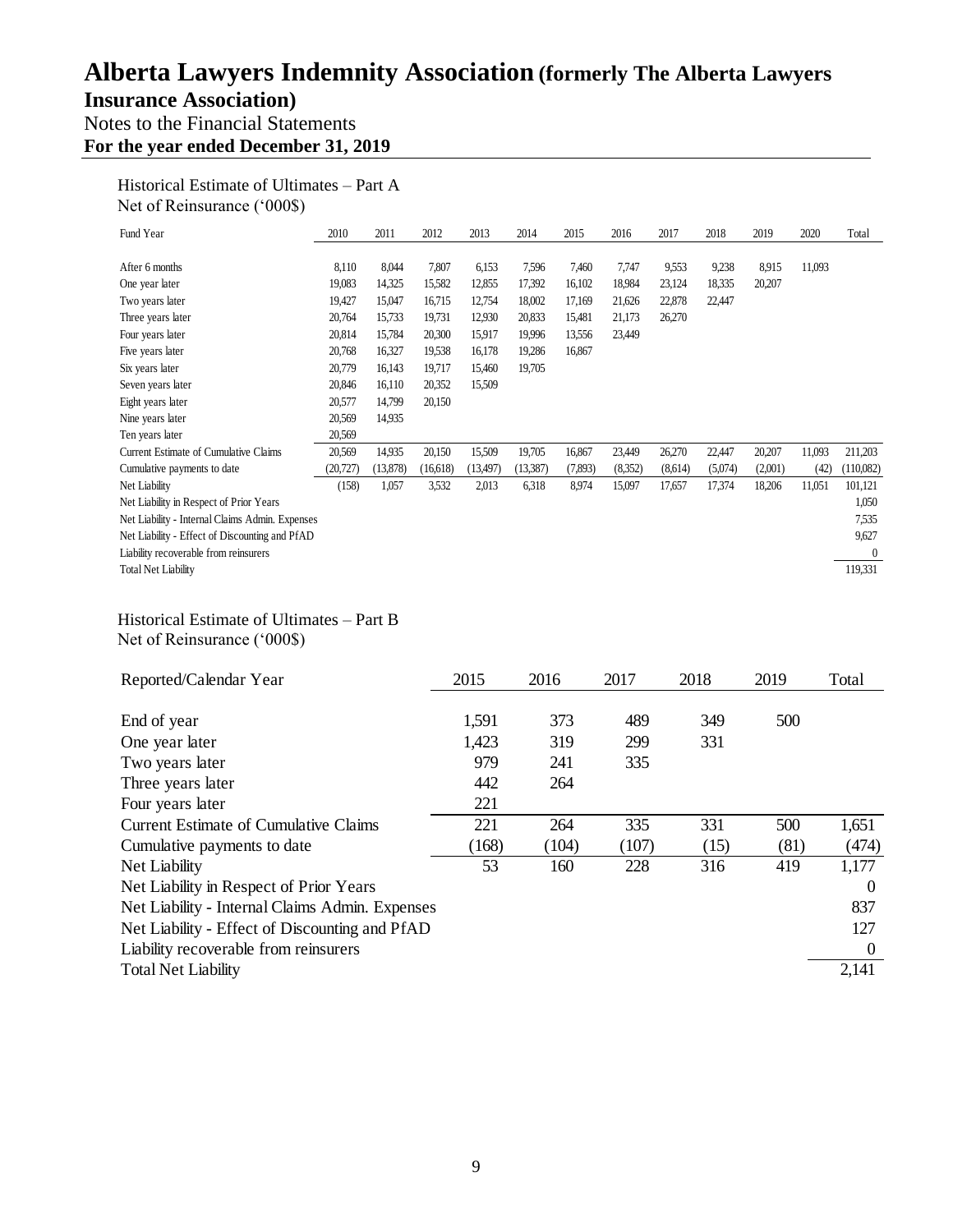### **8 Related party transactions**

As described in note 4 the Association is a wholly owned subsidiary of the Law Society. During the year, the Association paid the Law Society \$2,661,072 (December 2018 – \$3,696,000) for management fees. The balance receivable from the Law Society at December 31, 2019 of \$152,250 is non-interest bearing and due on demand (2018 – \$21,744).

The elected Benchers of the Law Society and members of the Board include lawyers drawn from law firms across the province. These law firms may at times be engaged by the Association in the normal course of business. During the year ended December 31, 2019, expenses of \$341,839 (2018 - \$3,077,721) were incurred with these law firms. The Benchers and Board members are not involved in retaining these firms.

### **9 Financial instruments**

The Association recognizes financial instruments at fair value upon initial recognition, plus transaction costs in the case of financial instruments measured at amortized cost. Financial assets are derecognized when the rights to receive cash flows from the assets have expired or have been transferred and the Association has transferred substantially all risks and rewards of ownership. Financial liabilities are derecognized when the obligation is discharged, cancelled, or has expired.

The Association's investments are classified as held for trading or designated at Fair Value Through Profit or Loss (FVTPL) at inception. A financial asset or financial liability is classified as held for trading if it is acquired or incurred principally for the purpose of selling or repurchasing in the short term; or if, on initial recognition, it is part of a portfolio of identifiable financial investments that are managed together and for which there is evidence of a recent actual pattern of short-term profit taking.

Gains and losses arising from changes in the fair value of FVTPL financial instruments are presented in the statement of revenue, expenses and unrestricted net assets as net changes in unrealized gain (loss) on fair market value of investments in the period in which they arise.

All other financial assets and liabilities are measured at amortized cost. Under this method, financial assets and liabilities reflect the amount required to be received or paid, discounted, when appropriate, at the contract's effective interest rate.

### **Fair value hierarchy**

A fair value hierarchy presented below distinguishes the significance and objectivity of the inputs used in determining the fair value measurements of financial instruments. The hierarchy contains the following levels based on the nature of the pricing inputs:

Level 1 – Inputs that reflect unadjusted quoted prices in active markets for identical assets or liabilities that are publicly available at the measurement date.

Level 2 – Inputs other than quoted prices that are observable for the assets or liabilities either directly or indirectly, including inputs in markets that are not considered to be active.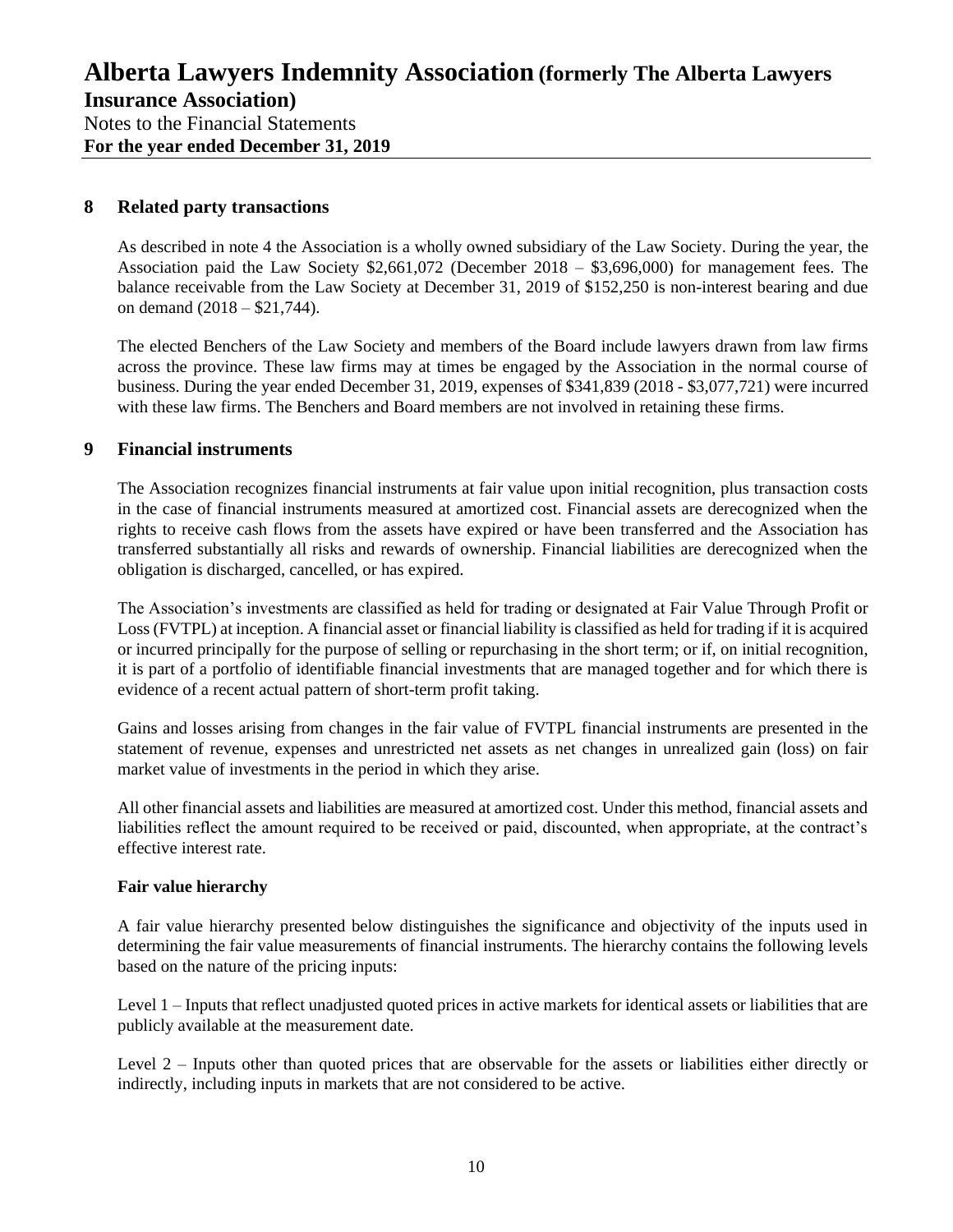# **Alberta Lawyers Indemnity Association (formerly The Alberta Lawyers Insurance Association)** Notes to the Financial Statements

**For the year ended December 31, 2019**

Level 3 – Inputs that are largely unobservable. Fair value requires significant management estimate and judgment.

The following table illustrates the fair value classification of the Association's financial instruments within the fair value hierarchy as at December 31, 2019:

|                          | <b>Estimated fair value (2019)</b> |                |             | <b>Estimated fair value (2018)</b> |                |             |
|--------------------------|------------------------------------|----------------|-------------|------------------------------------|----------------|-------------|
|                          | <b>Level 1</b>                     | <b>Level 2</b> | 2019 Total  | <b>Level 1</b>                     | <b>Level 2</b> | 2018 Total  |
|                          |                                    |                |             |                                    |                |             |
| T-Bills                  |                                    |                |             | 16,232,883                         |                | 16,232,883  |
| <b>Bonds</b>             | $-$                                | 101,892,294    | 101,892,294 | 22,662,486                         | 71,906,173     | 94,568,659  |
| Equities                 |                                    | 74,004,896     | 74,004,896  | 11,110,020                         | 42,695,774     | 53,805,794  |
|                          |                                    |                |             |                                    |                |             |
| <b>Total Investments</b> |                                    | $-175.897.190$ | 175,897,190 | 50,005,389                         | 114,601,947    | 164,607,336 |

Investments classified as Level 2 are held in pooled funds, the underlying assets of which are traded in active markets. The pooled funds are valued based on the net asset value per share of the pooled fund. The Association re-balanced all equities invested in pooled funds at December 31, 2019. There were no transfers between levels in the year ended December 31, 2018. There were no level 3 investments in 2018 or 2019.

### **10 Insurance**

The Association entered into stop loss and excess insurance contracts as described in Note 1.

As of December 31, 2019, there were no claims above the Professional Liability and Misappropriation Indemnity coverage of \$26,000,000 and \$3,000,000 respectively and no claims above these levels considered to be incurred but not reported as determined by the appointed actuary (2018 - NIL). As such, no assets for the insurance or excess insurance contracts have been recognized in the statement of financial position.

### **11 Insurance and financial risk management**

In the normal course of business, the Association enters into contracts that transfer insurance risk or financial risk or both. The Association monitors and manages these risks relating to the operations of the Association through internal risk reports which analyze exposures by degree and magnitude of risk.

#### **Insurance risk**

The insurance risk under any one insurance contract is the possibility that the insured event occurs and the uncertainty of the amount of the resulting claim. By the very nature of an insurance contract, this risk is random and therefore unpredictable. The key risk related to insurance is that the actual claims payment amounts or timing are different from expectations.

The Association manages insurance risk rating within an overall risk management framework that includes a focus on rating, use of insurance and surplus management. Insurance is purchased to mitigate the effect of potential loss to the Association from individual large events. Insurance policies are written with insurers who meet the Association's standards for financial strength. Insurers and insurer security are monitored on a continuous basis.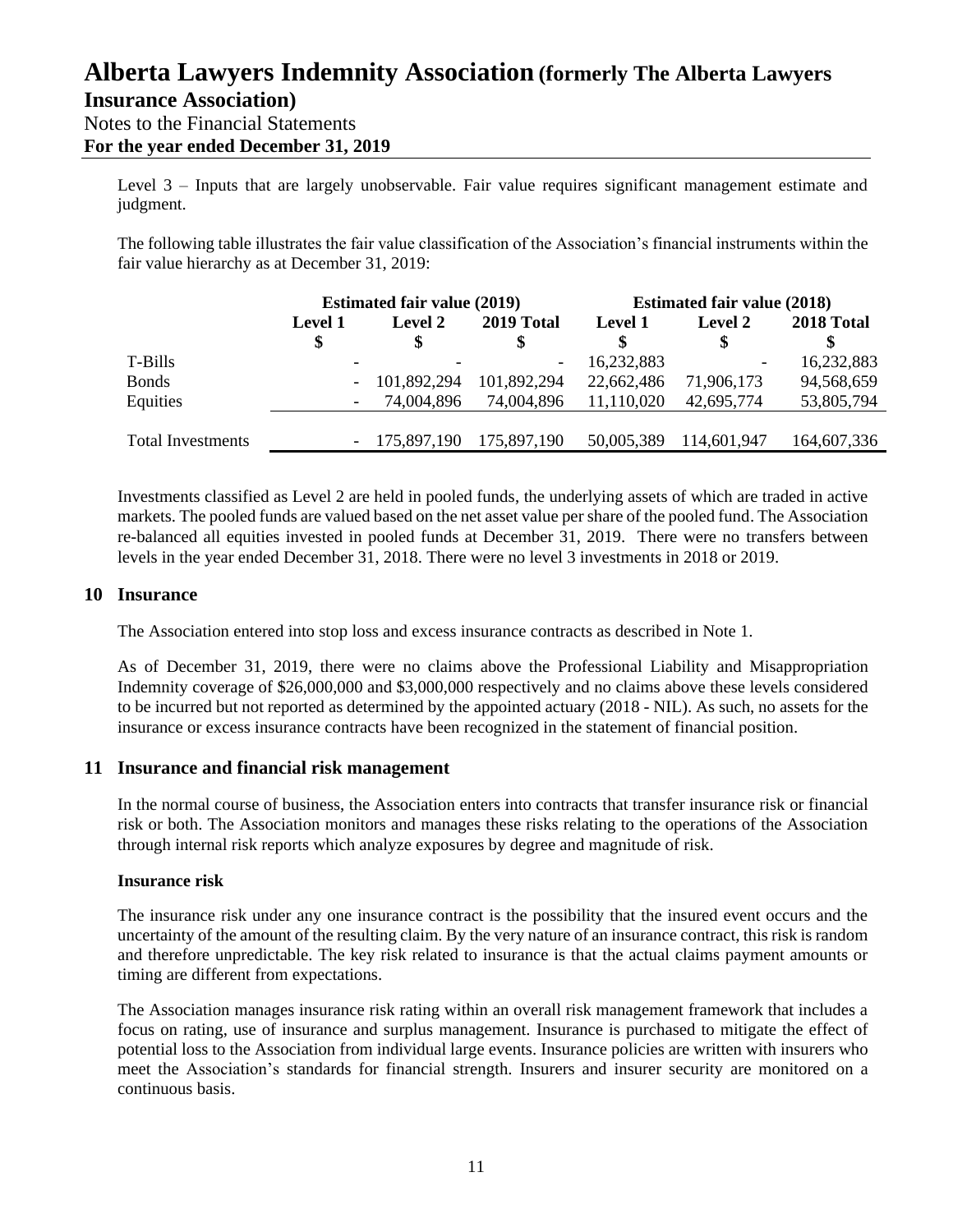### **Financial risk**

The Association is exposed to a range of financial risks. The key financial risk is that in the long term its investment proceeds are not sufficient to fund the obligations arising from its insurance contracts. The most important components of this financial risk are market risk, credit risk and liquidity risk.

### **Market risk**

Market risk is the risk that the fair value of financial instruments will fluctuate due to changes in market prices. The Association separates market risk into three categories: foreign exchange risk, price risk, and interest rate risk.

### **Foreign exchange risk**

Foreign exchange risk arises from the possibility that changes in the price of foreign currencies will result in losses. The Association holds assets and liabilities, including cash and investments, in Canadian dollars. The Association is exposed to foreign exchange risk through its investments in pooled funds.

### **Price risk**

General economic conditions affect the market value of equity investments and currency exchange rates impact the market value of the investments denominated in currencies other than the Canadian dollar. The risk is managed by engaging an investment manager for the long-term portfolio investments and by investing other funds in short term fixed rate products with high credit ratings. The Association's investment policy specifies limits to the exposure to equity markets.

A 10% increase in the market value of equities would result in an increase in the excess of revenue over expenses for the year ended December 31, 2019 of \$7,400,489 (2018 - \$5,380,579). A 10% decrease in the market value of equities would result in a decrease in the excess of revenue over expenses for the year ended December 31, 2019 of \$7,400,489 (2018 - \$5,380,579).

### **Interest rate risk**

Interest rate risk is the risk of financial loss arising from changes in interest rates. Fluctuations in interest rates will impact the market value of the fixed income portion of the investment portfolio. The Association is exposed to interest rate risk if the cash flows from investments are not matched to the liabilities they support. The Association manages the interest rate risk on fixed income bonds by engaging an investment manager who operates subject to investment parameters designed to mitigate this risk.

An interest rate sensitivity analysis is provided in Note 6.

### **Credit risk**

Credit risk is the risk that a counterparty will be unable to pay amounts in full when due. The Association's financial assets exposed to credit risk consist of investments in bonds, accrued interest receivable and accounts receivable. The maximum exposure of the Association to credit risk is the carrying amount of these financial instruments as disclosed in the financial statements at December 31, 2019.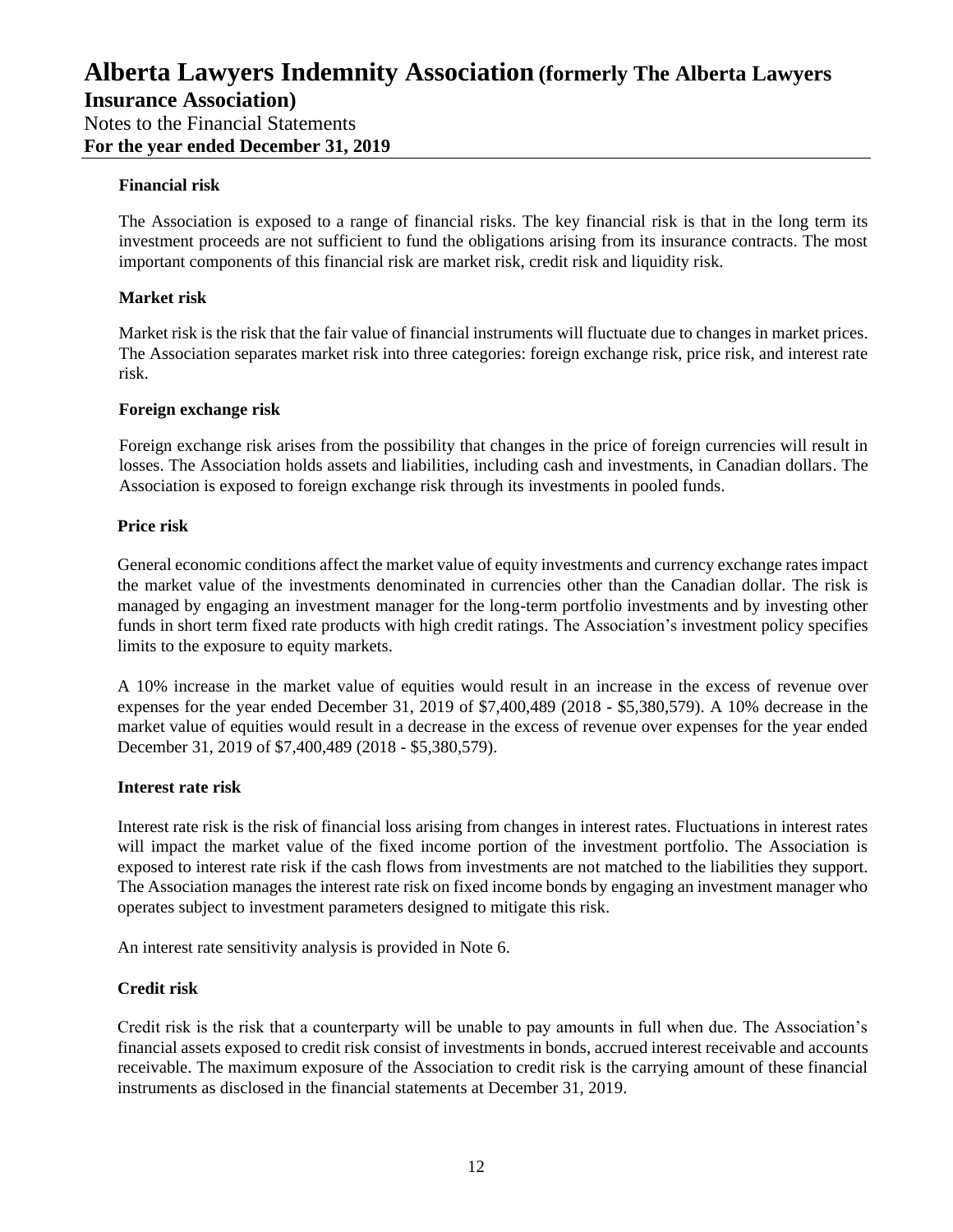### **Alberta Lawyers Indemnity Association (formerly The Alberta Lawyers Insurance Association)** Notes to the Financial Statements **For the year ended December 31, 2019**

The Association manages credit risk by maintaining bank accounts with reputable financial institutions, only investing in securities that are highly rated and traded in active markets. Accounts Receivable are from indemnified lawyers for their annual assessments.

The credit quality of the Association's investment in bonds, which is held in a pooled fund, is described in the following table:

| <b>Securities:</b>   | 2019<br>\$  | 2018<br>\$ |
|----------------------|-------------|------------|
|                      |             |            |
| $Bonds - AAA rating$ | 38,181,656  | 37,285,511 |
| $Bonds - AA rating$  | 27,314,792  | 28,048,700 |
| $Bonds - A rating$   | 20,976,353  | 18,310,230 |
| $Bonds - BBB rating$ | 15,419,493  | 10,766,024 |
| T-Bills              |             | 158,194    |
|                      |             |            |
|                      | 101,892,294 | 94,568,659 |

### **Liquidity risk**

Liquidity risk is risk that the Association will be unable to meet its obligations when they fall due, or that it may be required to settle its obligations on terms that are disadvantageous. The Association engages an investment manager to administer the investments it plans to hold for a long period of time. These investments are subject to liquidity risk if the Association is required to sell at a time the market for these investments is unfavourable or the investments are illiquid.

The maturity dates and interest rate ranges of the underlying bond holdings are as follows:

|                                                 | 2019                   |                              | 2018                   |                        |
|-------------------------------------------------|------------------------|------------------------------|------------------------|------------------------|
| Maturity dates (from balance sheet date)        | Interest rate<br>range | <b>Market</b><br>value<br>\$ | Interest rate<br>range | <b>Market</b><br>value |
| Within five years                               | 1.25-7.56%             | 39,287,079                   | 1.25-7.56%             | 35,656,656             |
| Greater than five years but less than ten years | 1.90-5.75%             | 31,115,367                   | 1.00-4.29%             | 33,643,368             |
| Greater than ten years                          | 2.00-6.35%             | 31,489,848                   | 2.50-6.50%             | 25,268,635             |
|                                                 |                        | 101,892,294                  |                        | 94,568,659             |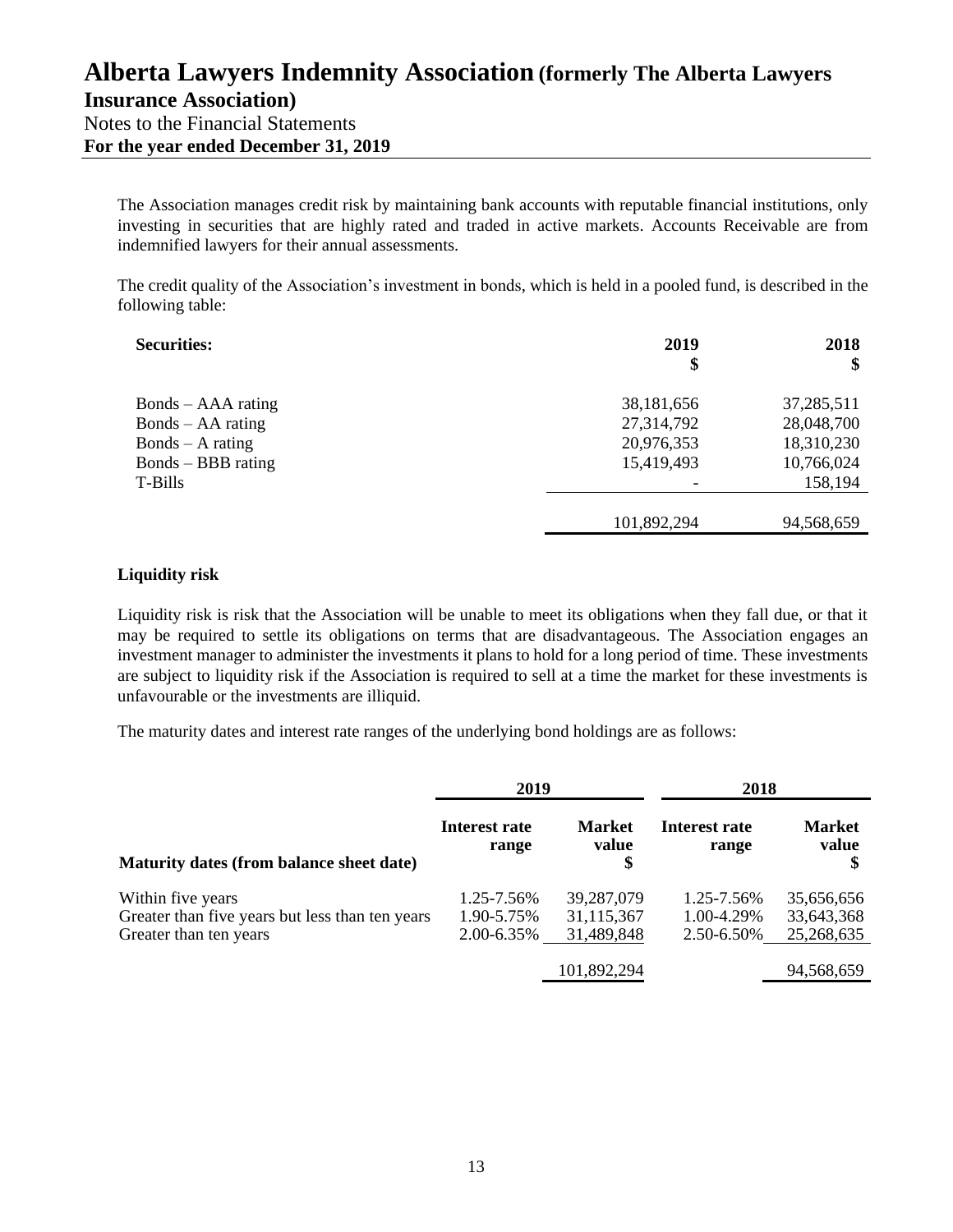# **Insurance Association)**

Notes to the Financial Statements **For the year ended December 31, 2019**

> The following tables present a comparison of the estimated maturities of the assets and liabilities of the Association as at December 31, 2019:

| <b>Terms to maturity of assets</b> | Less than<br>1 year | From 1 to<br>5 years | Over 5<br>vears | No specific<br>maturity | <b>Total</b> |
|------------------------------------|---------------------|----------------------|-----------------|-------------------------|--------------|
| Cash and cash equivalents          | 3,792,644           |                      |                 |                         | 3,792,644    |
| Investments                        | 19,046,028          | 39,287,080           | 62,605,214      | 74,004,897              | 194,943,219  |
| Accounts receivable                | 1,612,221           |                      |                 |                         | 1,612,221    |
| Prepaid expenses                   | 884,930             |                      |                 |                         | 884,930      |
| <b>Total</b>                       | 25,335,823          | 39,287,080           | 62,605,214      | 74,004,897              | 201,233,014  |

|                                             | Less than  | From 1 to  | Over 5       | No specific |              |
|---------------------------------------------|------------|------------|--------------|-------------|--------------|
| Terms to maturity of liabilities and equity | 1 year     | 5 years    | <b>vears</b> | maturity    | <b>Total</b> |
| Accounts payable and accrued liabilities    | 340,569    |            |              |             | 340,569      |
| Unearned premiums                           | 13,315,274 |            |              |             | 13,315,274   |
| Premium deficiency                          | 3,201,726  |            |              |             | 3,201,726    |
| Pension plan payable                        |            |            |              | 124,160     | 124,160      |
| Claims liabilities - Professional liability | 31,037,000 | 67,532,000 | 20,762,000   |             | 119,331,000  |
| Claims liabilities - Trust safety           | 594,000    | 1,208,000  | 356,000      |             | 2,158,000    |
| Equity                                      |            |            |              | 62,762,285  | 62,762,285   |
| <b>Total</b>                                | 48,488,569 | 68,740,000 | 21,118,000   | 62,886,445  | 201,233,014  |

### **12 Pension Plan**

| a. Pension plan payable   | 2019    | 2018   |
|---------------------------|---------|--------|
| Pension accrued liability | 124,160 | 18.283 |

Prior to June 1, 2006, the Association provided a non-contributory defined benefit pension plan (the Plan) to eligible management employees based on earnings and years of service. The Plan is closed to new members and there were no active members of the Plan at December 31, 2019. Effective January 1, 2014 the Association adopted CICA 3463 and decided to use accounting valuation results.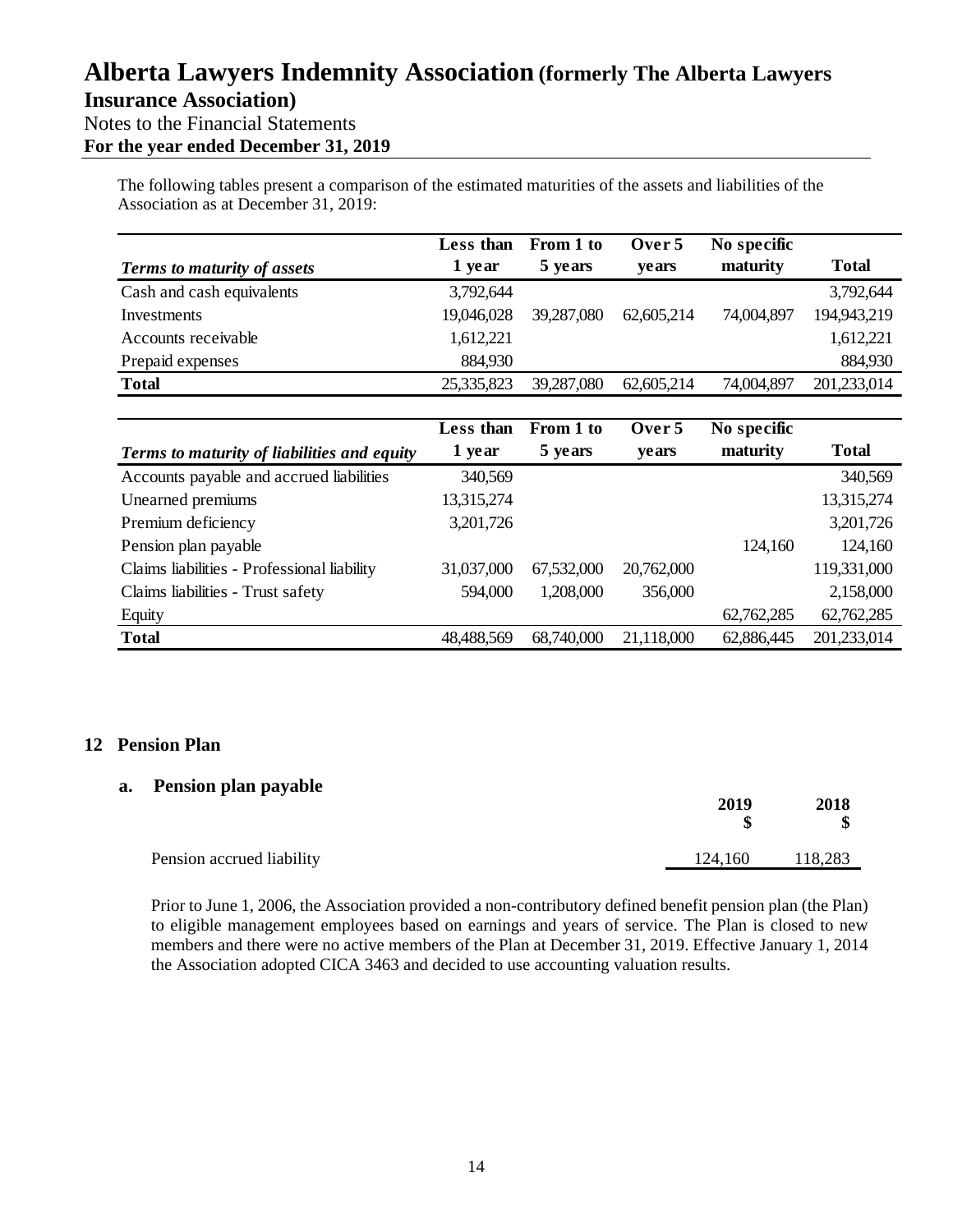# **Insurance Association)**

Notes to the Financial Statements **For the year ended December 31, 2019**

As of December 31, 2019, and on advice of the actuary, the details of the Plan are as follows:

|                                                                                    | 2019       | 2018       |
|------------------------------------------------------------------------------------|------------|------------|
| Reconciliation of fair value of plan assets                                        |            |            |
| Fair value of plan assets – beginning of year                                      | 1,312,864  | 1,166,142  |
| Actual return on plan assets                                                       | 170,516    | (9,068)    |
| Less benefits paid during year to retirees                                         | (24, 463)  | (24, 142)  |
| Fair value of plan assets – end of year                                            | 1,278,985  | 1,132,932  |
| Reconciliation of the accrued benefit obligation                                   |            |            |
| Accrued benefit obligation – beginning of year                                     | 1,251,215  | 1,312,864  |
| Interest on accrued benefit obligation                                             | 47,081     | 43,577     |
| Actuarial loss (gain) during year                                                  | 129,312    | (81,084)   |
| Less benefits paid during year to retirees                                         | (24, 463)  | (24, 142)  |
| Accrued benefit obligations – end of year                                          | 1,403,145  | 1,251,215  |
| <b>Plan deficit</b><br><b>Pension cost</b>                                         | (124,160)  | (118, 283) |
| Interest cost on accrued benefit obligation                                        | 47,081     | 43,577     |
| Actual return on plan assets                                                       | (170, 516) | 9,068      |
| Net actuarial (gains) losses                                                       | 129,312    | (81,084)   |
| Pension cost recognized during year                                                | 5,877      | (28, 439)  |
| <b>Accrued benefit asset</b>                                                       |            |            |
| Beginning balance – Accrued benefit liability                                      | (118, 283) | (146, 722) |
| Less pension cost during year                                                      | (5,877)    | 28,439     |
|                                                                                    |            |            |
| Ending balance – Accrued benefit liability                                         | (124, 160) | (118, 283) |
|                                                                                    |            |            |
| <b>Reconciliation of accrued benefit liability</b><br>Funded status (plan deficit) | (124, 160) | (118, 283) |
|                                                                                    |            |            |
| <b>Accrued benefit liability</b>                                                   | (124, 160) | (118, 283) |

#### **Plan assets**

The plan assets are invested in a balanced fund that consists of the following asset mix:

|                           | 2019    | 2018    |
|---------------------------|---------|---------|
| Fixed income              | 32.1%   | 32.7%   |
| Foreign equities          | 45.0%   | 44.7%   |
| Canadian equity           | 16.9%   | 17.3%   |
| Cash and cash equivalents | 6.0%    | 5.3%    |
| Other                     | $0.0\%$ | $0.0\%$ |
|                           | 100%    | 100%    |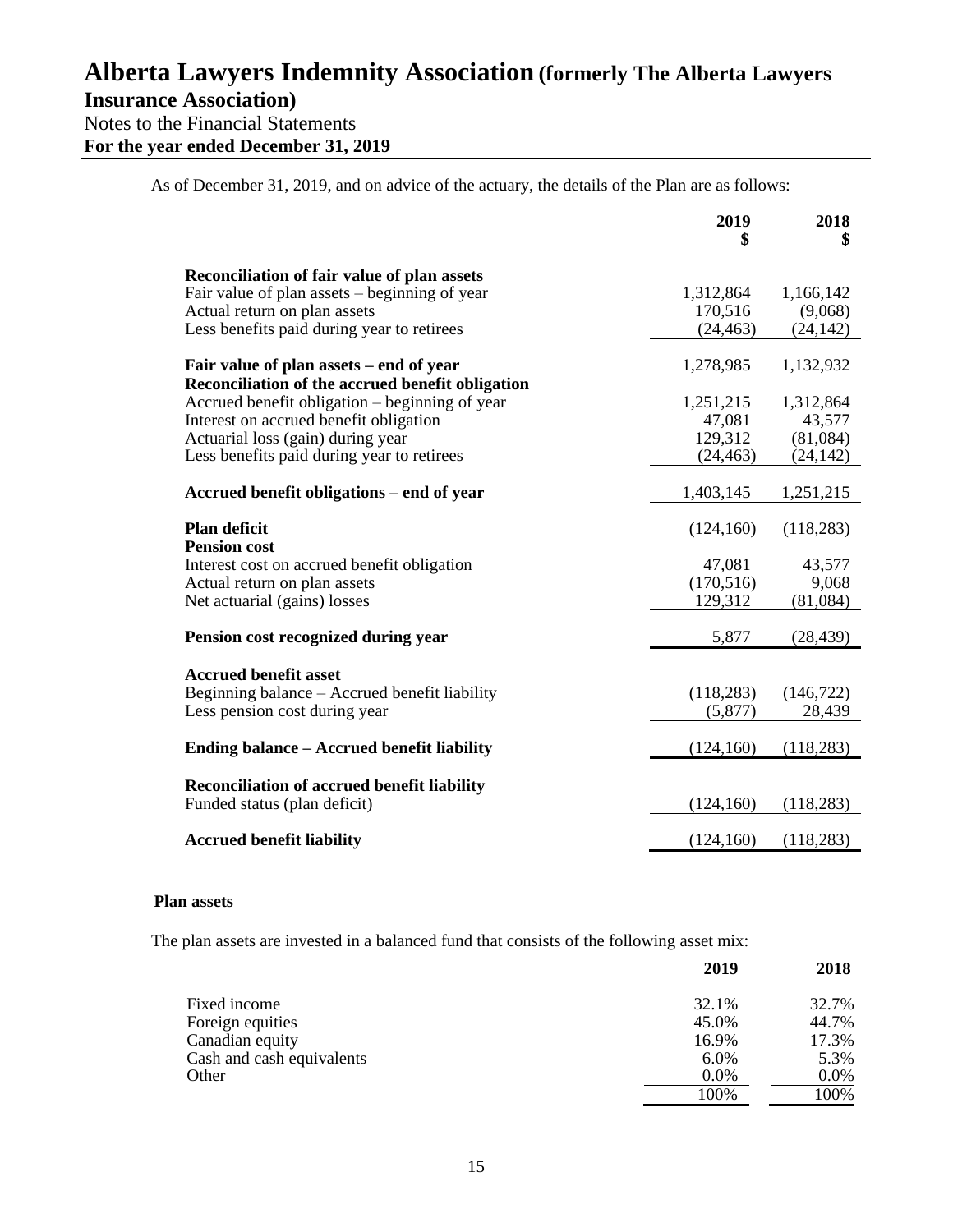### **Alberta Lawyers Indemnity Association (formerly The Alberta Lawyers Insurance Association)** Notes to the Financial Statements **For the year ended December 31, 2019**

#### **Assumptions**

The actuary used the following rates in their calculations:

|                                                                                   | 2019           | 2018           |
|-----------------------------------------------------------------------------------|----------------|----------------|
| Discount rate $-$ beginning of period                                             | 3.80%          | 3.35%          |
| Discount rate $-$ end of period                                                   | 3.05%          | 3.80%          |
| Expected long-term rate of return on plan assets<br>Rate of compensation increase | 3.05%<br>3.50% | 3.80%<br>3.50% |

### **13 Equity in Canadian Lawyers Insurance Association**

Effective June 30, 2014, the Association withdrew as a subscriber to the Canadian Lawyers Insurance Association (CLIA), a reciprocal insurance exchange through which the law societies of ten provinces and territories (or their associated liability insurance entities) entered into agreements of mutual indemnification. Separate reserves are maintained by CLIA with respect to risks assumed by each member of the exchange. The Association will maintain an interest in surpluses in these reserves until such time that the Association and CLIA reach mutually agreeable terms of winding up claims that existed prior to July 1, 2014. In 2019, the Association received a surplus distribution from CLIA in the amount of \$4.55M.

CLIA prepares annual Subscriber Accounts, as at the end of CLIA's fiscal year (December 31), which are approved by the CLIA Advisory Board. These accounts include a reserve for claims liabilities on a discounted basis. On that basis, the Subscriber Accounts of CLIA as at December 31, 2019 show the Association's equity to be \$6.5 million (December 31, 2018 – \$7.9 million). The Association's equity in CLIA is not reflected in these financial statements.

### **14 Premium deficiency**

The premium deficiency as at December 31, 2019 of \$3,201,726 (December 31, 2018 - \$2,316,997) represents the difference between the projected costs of the indemnity program from January 1, 2020 to June 30, 2020 and unearned premiums recorded at December 31, 2019 as determined by the actuary. The premium deficiency does not include offsetting investment income that will accrue to the Association from January 1, 2020 to June 30, 2020.

### **15 Equity management**

As at December 31, 2019 the Association's equity was \$62,762,285 (December 31, 2018 - \$40,058,043). The Association's objectives for managing the equity are for the prudent operation of the Association and to provide relatively stable premiums for indemnified lawyers over time.

### **16 Input tax credit**

The Canada Revenue Agency (CRA) had ruled the Association was not entitled to collect Goods and Services Tax (GST) or claim input tax credits (ITCs) for GST paid on expenses. The Association appealed this ruling to the Tax Court of Canada. Pending resolution of this issue with CRA, the Association had recorded ITCs including interest and penalties, in the amount of \$4,359,730 as an expense from February 1, 2009 to December 31, 2017. Subsequent to the 2017 year-end, CRA notified the Association that it did not intend to contest the Association's appeal in Tax Court and the Association received a refund during 2018 for the full amount.